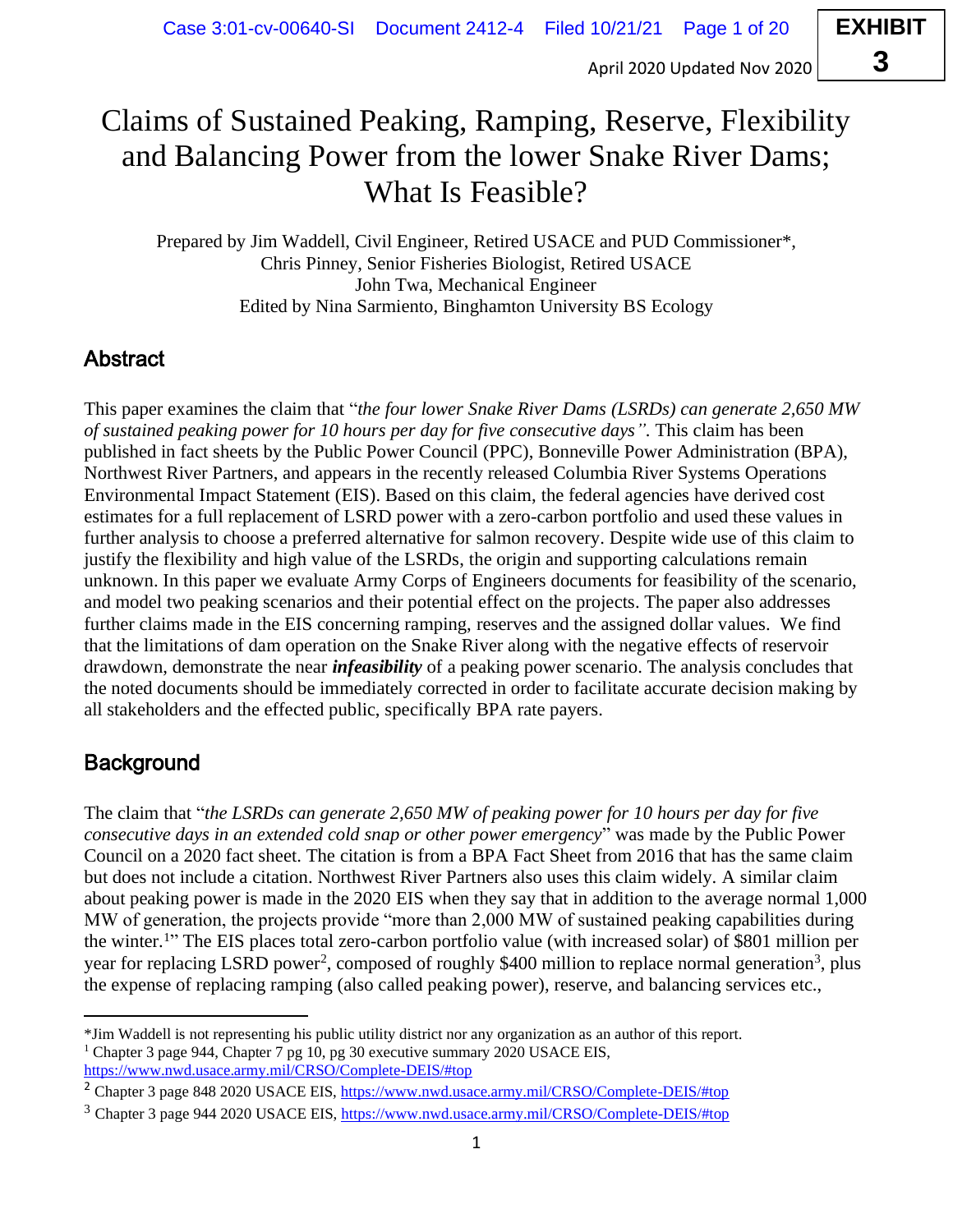usually referred to as Ancillary Services. Interestingly, the Corps of Engineers (COE's) 1947 report outlining the predicted benefits of dam construction and hydropower on the Snake do not mention ramping or peaking power. While the origin of the peaking power claim remains unknown, the 2002 EIS does provide a "peaking value" to the LSRDs as a small percentage of total federal hydro generation (Table 3.1-1 Appendix I). This statement, based on the *overload capacity* of the LSRDs, is close to the amount in megawatts of the peaking power claim. Thus, one possible explanation for its appearance is that authors of the 2020 EIS may have erroneously turned this percentage (15%) into a claim about the potential for additional power generation. Regardless, generation data from the Corps of Engineers (COE) show the claimed ramping/peaking power scenario has not occurred in the history of LSRD power generation, nor has been discussed in any additional technical reports known to us. The economics section of the 2002 EIS gives a total annual value for Ancillary Services, which covers the balancing, reserves, etc., (but does mention ramping power) of \$8 million (Tables 3.1-20 and 20 on page I3-43).<sup>4</sup> In current year dollars this is approximately **\$16 million.** When compared to values of \$714 and \$801 million predicted for replacing Ancillary Services in the 2020 EIS, there appears to be a massive error. Indeed, generation data reflects a pattern that rises and falls throughout the day following demand (Chart 1.2), but no peaking scenario. Contradictory information about LSRD flexibility and capabilities beyond normal generation calls into question the value assumptions for the LSRDs. In the present analysis we aim to understand if the peaking claim is feasible based on the physics and design of the system.

### Introduction

The four dams on the lower Snake River, Lower Granite, Little Goose, Lower Monumental, and Ice Harbor have an average annual output of 930 aMW<sup>5</sup>, and operate under run-of-river configuration. In addition to hydropower, all four dams function as a means for barge/cruise and juvenile fish transportation to/from various ports between Ice Harbor and Lewiston ID, and contain fish passage facilities through a juvenile bypass system and adult fish ladders. All four dams contain an upstream reservoir and the Ice Harbor reservoir provides irrigation to commercial farmers. None of the LSRDs are authorized or operated as flood control projects. Typical of run-of-river federal hydro projects, the four dams release water nearly at the same rate water enters the reservoir. While the reservoirs behind the dams are 100ft deep, they operate within a three to five ft reservoir level range. For instance, the minimum operating pool for Lower Granite Dam and reservoir is 733 fmsl (feet above mean sea level), and the maximum is 738 fmsl. Reservoir levels are referred to as being above or below minimum operating pool or MOP. Unlike storage reservoirs like Grand Coulee, run-of-river dams must maintain MOP to allow inland waterway navigation (barging) and fish passage. Because these four dams were authorized, built, and operated to provide navigation and hydro power generation, one authorized purpose cannot impair another authorized purpose through a change in operations. It is important to note that changing the purpose of a project requires congressional authorization whereas placing a project into a non-operational status does not. Terms such as decommissioning, mothballing and care taker status are similarly used. An example in Portland Oregon is the Willamette Lock and Dam that was placed into a caretaker status around 2005 by the Portland District Commander. The four LSRDs have

<sup>4</sup> Page I3-3 USACE 2002 EIS, https://www.nww.usace.army.mil/Library/2002-LSR-Study/

<sup>5</sup> USACE Walla Walla District. www.nww.usace.army.mil Supporting Documents: Snake River Production to Northwest Residential Use Negating Aug Sep 2015.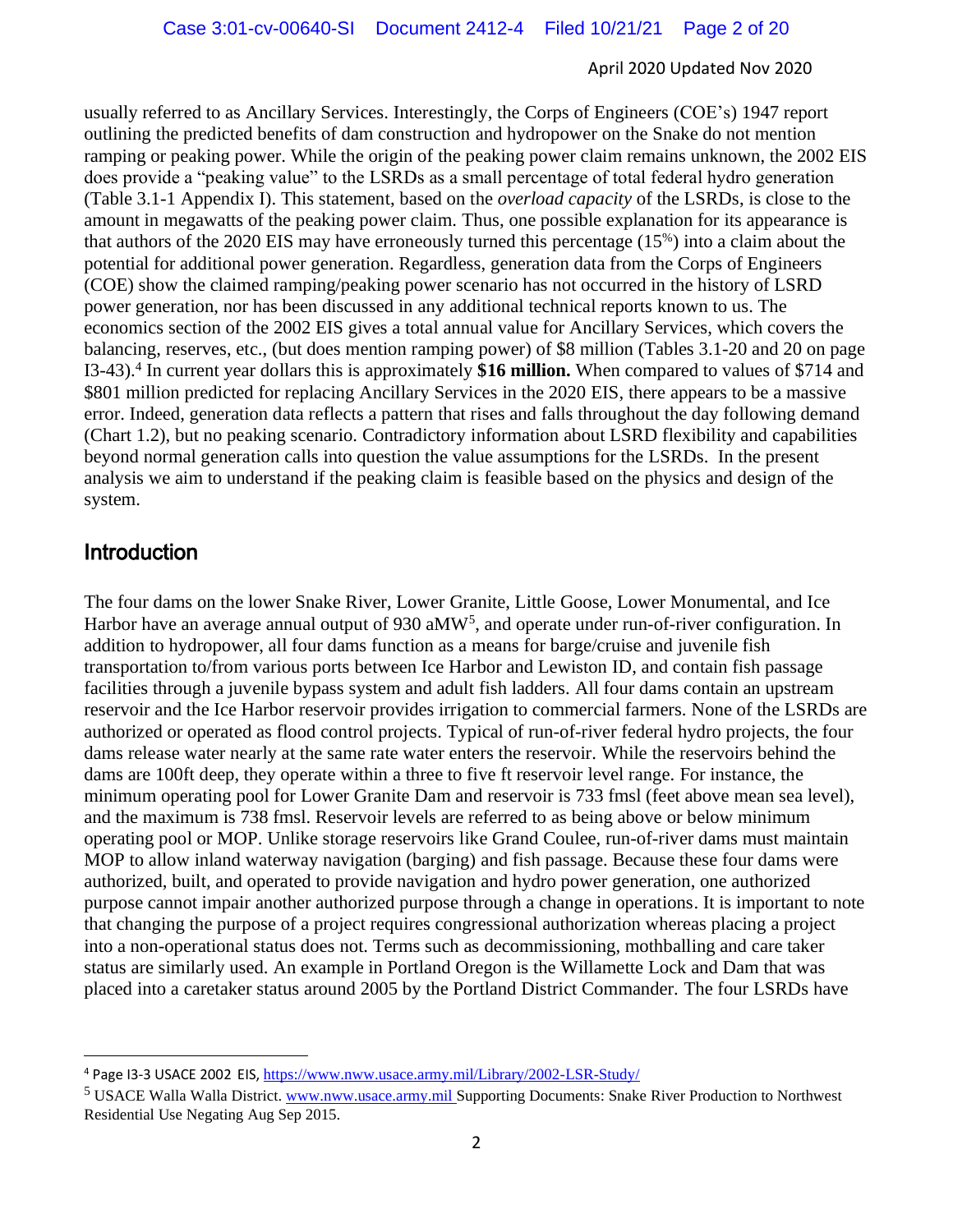generally maintained MOP and their authorized purposes since construction, except for navigation lock outages (repairs) and the 1992 drawdown test which we will discuss later in this paper.

Beyond the authorized purpose, design, and operational policies that govern the output capabilities of the LSRDs, is the nature of the hydraulics/flows in the lower Snake River. Normal generation on the LSRDs is governed by seasonal flow conditions, high in the spring and relatively low in summer, fall and winter. Generation often follows load (demand) and price declines during the early morning hours by not generating at all (see Chart 1.2) and allowing the reservoirs to fill 1-3 feet above minimum operating pool. They then are able release at a higher flow rate for a few hours and generate more power when demand and prices are higher. This procedure is often mistakenly called "peaking capability" but it is no more than daily operations. Most peaking capability comes from storage dams where a spike in load increases generation above average, and the large reservoir supports the discharge of more water.

As we will later model, initiating sustained peaking power cannot occur without drawing the reservoir down below MOP with noted consequences. According to the 1992 drawdown test "Once the reservoir level drops below MOP, most project facilities, such as the navigation lock, and juvenile and adult fish passage facilities, become inoperable<sup>6</sup>." Additional analysis of this scenario will show the potential for damage to the dams, reservoirs, adjacent roads, railroads, bridge abutments, stranding of towboats/barges and other vessels, cutting off of fish passage completely and potentially affecting Native American cultural resource sites. Effects of peaking would persist until the reservoir was restored to MOP levels.

The remainder of this paper will model two peaking power scenarios and use data collected from the 1992 Reservoir Drawdown Test to verify corresponding effects of drawdown on facilities and structure, water, biological, and cultural resources.

### Assumptions and Modeling

For simplicity of the model, various assumptions are used for river flow and output of turbines. At the time of peaking it is assumed the four Lower Snake River Dams (LSRDs) have been maintaining base generation of 700-800MWs based on average river flow November through February. It is in this time period that we assume the highest probability of a cold snap or power load spike, requiring peaking. At this time of year 25 kfcs is the average flow in the river, which is constant throughout the model. Power output differs slightly between turbines and an average output of 133 MW per unit is used (Table 2.4). Flow per turbine differs slightly between turbines and an average flow per turbine of  $18,500$  ft $\frac{3}{sec}$  is used throughout (Chart 2.4). Modeling is begun at the Lower Granite maximum operating pool level of 738 fmsl, however a peaking event could start at any elevation between MOP and maximum pool. In the model, changes in reservoir volume correspond to changes in forebay elevation, (Table 2.3) or level of the pool in fmsl. Lower Granite draws down while the three lower reservoirs stay the same level. We assume **no spill** during the five-day peaking event.

<sup>6</sup> USACE Walla Walla District, 1992 Reservoir Drawdown Test, page 27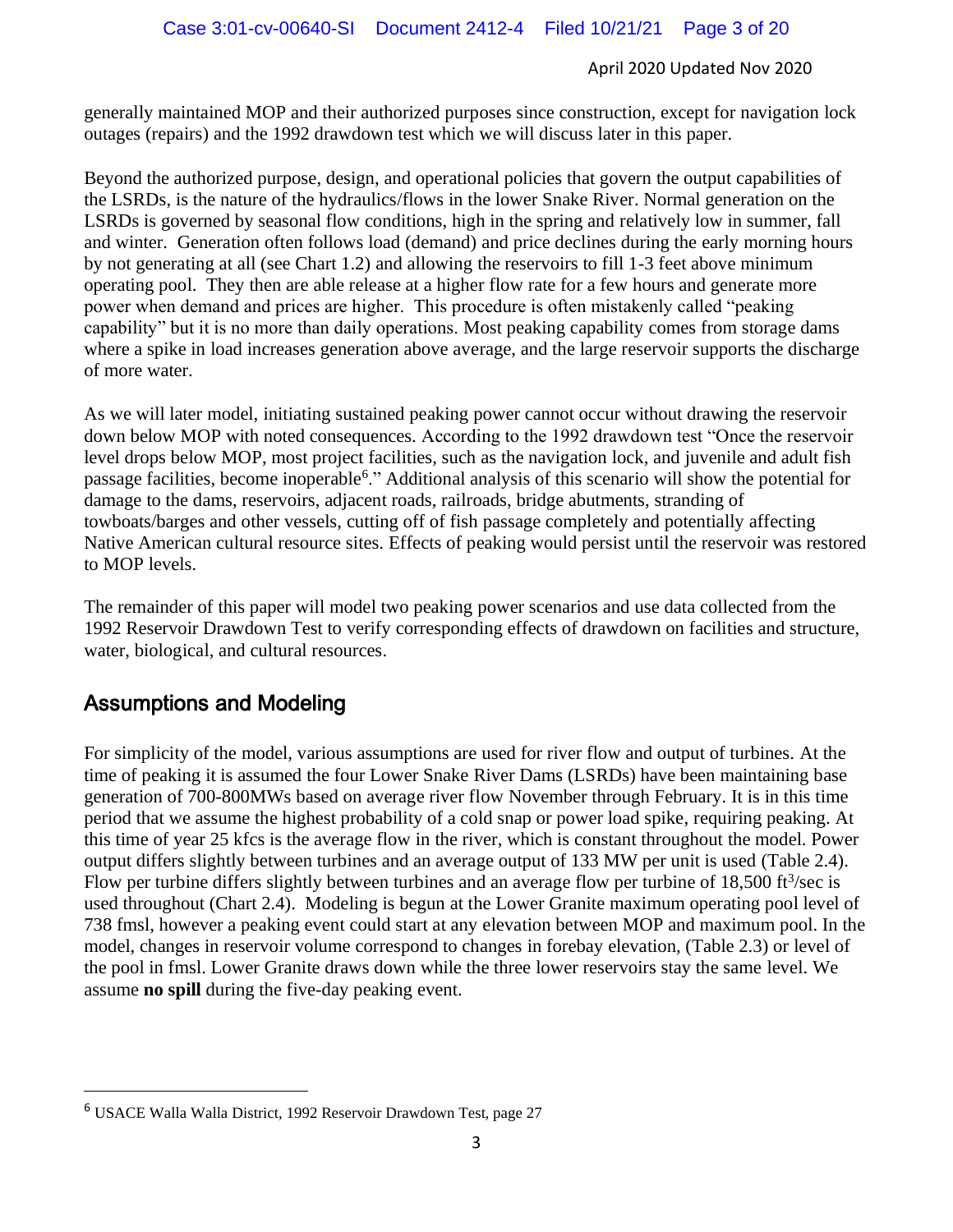Based on the claim, it is unclear as to whether the 2650 MW of peaking power was meant to be in addition to base generation or peaking and base generation are mutually exclusive. Therefore, we model both scenarios.

Scenario 1 involves ramping up from normal generation to max generation, running all six turbines at all four dams. Running 24 turbines at this capacity yields 3,192 MW, close to desired output of base generation plus peaking power. Power generation in the model is consistent with regularly scheduled generation and refill, where power generation occurs throughout the day to meet demand and refill occurs from midnight to five AM.

Scenario 2 assumes base generation ceases during peaking (mutually exclusive events), and running five turbines at each of the four dams are sufficient to meet the peaking claim of 2650 MW in a winter demand spike. Base power generation continues throughout the day to meet scheduled demand, and refill occurs from midnight to five AM.

Both scenario 1 and 2 reduced pool elevation below MOP so we retrospectively modeled refilling of Lower Granite dam in two ways. One by maintaining base generation and five-hour refill and the second modeled by ceasing generation until refill to 733 fmsl or MOP is reached. **However, the second refill model would mean that all four dams could not generate base load until MOP was reached.**

### Calculations:

### **Peaking Scenario 1 -- 6 turbines running at each dam, drawdown occurs at Lower Granite dam only.**

*From 0500 to 1500 hours*, peaking discharge =  $(6 \text{ Turbines})$  $(18,500 \text{ ft}^3/\text{sec}/\text{turbine}) = 111,000 \text{ ft}^3/\text{sec}$ 

Peaking discharge, Hourly Flow =  $(111,000 \text{ ft}^3/\text{sec})$  (60 sec/min) (60 min/hour) = 399,600,000 ft $3/\text{hr}$ 

399,600,000 ft<sup>3</sup> /hr = 9,174 AF/hr *(AF equals acre ft)*  $43,560$  ft<sup>2</sup>/acre

Peaking continues for 10 hours a day =  $(9,174 \text{ AF/hr})$ (10 hours) = 91,740 AF/10hr

Inflow occurring simultaneously:  $(25,000 \text{ ft}^3/\text{sec})(60 \text{ sec/min})(60 \text{ min/hr}) = 90,000,000 \text{ ft}^3/\text{hr}$ 

 $90,000,000$  ft<sup>3</sup>/hr = 2,066 AF/hr  $43,560$  ft<sup>2</sup>/acre

 $(2,066$  AF/hr) $(10$  hours) = 20,660 AF/ 10 hrs

Total *drawdown* in first 10 hrs of peaking = (91,740 AF/10 hr) - (20,660 acre ft/ 10 hrs)= 71,080 AF

*From 1500 to 0000 hours*, maintenance of base power production based on inflow of 25,000 ft<sup>3</sup>/sec, where inflow equals discharge, *no drawdown.*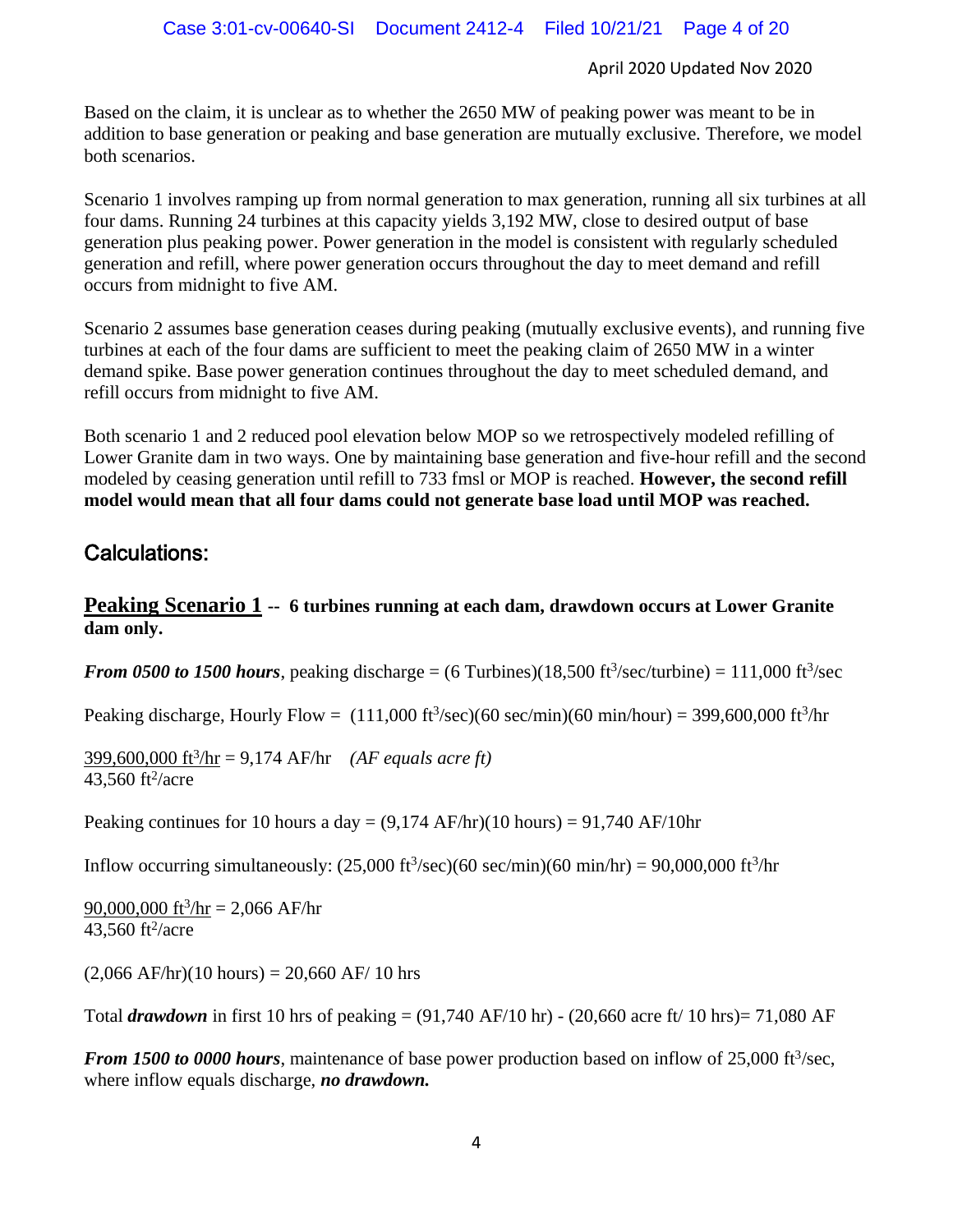$25,000$  ft<sup>3</sup>/sec = 1.35 turbines, one or two turbines in operation over the nine hours to generate  $18,500 \text{ ft}^3/\text{sec}$ base load of 702 MW.

*From 0000 hour – 0500 hours* turbines are idle on all four dams, inflow partially refills Lower Granite Reservoir.

Hourly Flow  $(25,000 \text{ ft}^3/\text{sec})$  $(60 \text{ sec/min})$  $(60 \text{min/hour}) = 90,000,000 \text{ ft}^3/\text{hr}$ 

 $90,000,000$  ft<sup>3</sup>/hr = 2,066 AF/hr  $43,560$  ft<sup>2</sup>/acre

 $\textbf{\textit{Refill}} = (2.066 \text{ AF/hr})(5 \text{ hours}) = 10,330 \text{ AF}$  for the 5 hours of refill

### **After 5 days pool elevation is down 47 feet to pool elevation 691ft msl (table 2.1)**

### **Peaking Scenario 2 -- 5 turbines at each dam, drawdown at Lower Granite Dam only.**

*From 0500 to 1500 hours*, Peaking discharge per hour =  $(5 \text{ turbins})(18,500 \text{ ft}^3/\text{sec})(60 \text{ sec/min})(60 \text{ min/hr}) = 333,000,000 \text{ ft}^3/\text{hr}$ 

 $333,000,000$  ft<sup>3</sup>/hr = 7,645 AF/hour of drawdown.  $43,560$  ft<sup>2</sup>/acre

Inflow occurring simultaneously is still 2,066 acre ft/hr, same as Scenario 1

 $((7,645 \text{ AF/hour})(10))$ - $((2,066 \text{ AF/hr})(10))$  = 55,790 acres/10 hours of drawdown with refill

*From 1500 to 0000 hours* = maintenance of base power production based on inflow of 25,000 ft<sup>3</sup>/sec, inflow equals discharge, *no drawdown* (same as scenario 1).

*From 0000 hour – 0500 hours***,** turbines are idle, *refill* (same as scenario 1).

Hourly Flow (25,000 ft<sup>3</sup>/sec)(60 sec/min)(60min/hour)= 90,000,000 ft<sup>3</sup>/hr

 $90,000,000$  ft<sup>3</sup>/hr = 2,066 Acre ft/hr  $43,560$  ft<sup>2</sup>/acre

 $\textbf{\textit{Refill}} = (2,066 \text{ AF/hr})(5 \text{ hours}) = 10,330 \text{ AF}$  for the 5 hours of refill

**After 5 days pool elevation is down 33 feet to 705 ft msl (table 2.2).** 

### **Lower Granite Refill to MOP -- Scenario 1, model 1**

### *From 0000-0500 hours is daily refill period*

Inflow for five hours  $(5)(2,066$  acre ft) = 10,330 AF for 5 hours or per day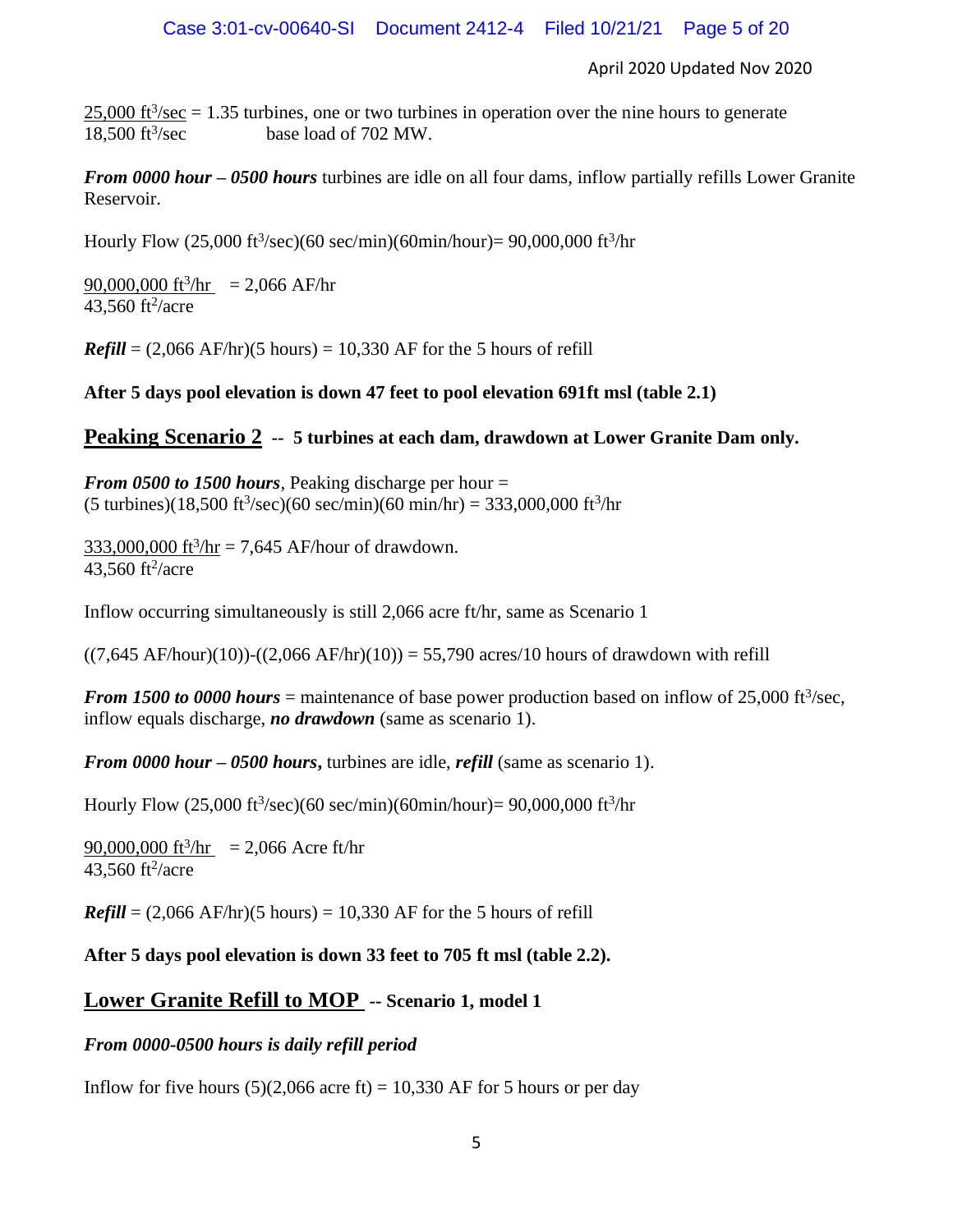*From 0500-2400 hours,* Base power production (at all four dams) inflows equal outflows at all 4 dams, no refill at Lower Granite.

Starting refill at elevation 691 ft msl equates to a reservoir volume of about 180,050 AF. Thus it takes 268,580 AF to reach MOP or a reservoir volume of 448,600 AF

 $(180,050 \text{ AF}) + (268,580 \text{ AF}) = 448,630 \text{ AF}$ 

### 268,580 AF = **26 days to refill Lower Granite reservoir** 10,330 AF/day

**Scenario 1, model 2 -** refill to MOP with *no* generation at all four dams.

 $(24 \text{ hrs})$  $(2,066 \text{ acre ft}) = 49,584 \text{ acre ft/day}$ 

268,580 acre ft = **5.5 days to refill Lower Granite Reservoir** 49,584 acre ft/day

### **Scenario 2, model 1, refill to MOP**

### *From 0000-0500 hours is daily refill period*

Inflow for five hours  $(5)(2,066 \text{ AF}) = 10,330 \text{ AF}$  for 5 hours or per day

*0500-2400 hours,* Base power production (at all four dams) inflows equal outflows at all 4 dams, so no refill at Lower Granite

Starting refill at elevation 705 feet equates to a reservoir volume of 256,530 AF. Thus it takes 192,100 AF to reach MOP or a reservoir volume of 448,630 AF

 $(256,530 \text{ AF}) + (192,100 \text{ AF}) = 448,630 \text{ AF}$ 

192,100 AF = **18.5 days to refill Lower Granite reservoir** 10,330 AF/day

**Scenario 2, model 2 -** refill to MOP with *no* generation at all four dams.

 $(24 \text{ hrs})$  $(2,066 \text{ AF})$  = 49,584 AF/day

### 192,100 AF = **3.8 days to refill Lower Granite Reservoir** 49,584 AF/day

### Modeling Results

Results of the both peaking scenarios are displayed in chart 1.1. During the first day of peaking, both scenarios would drain Lower Granite reservoir below MOP. At the start of peaking the next day, the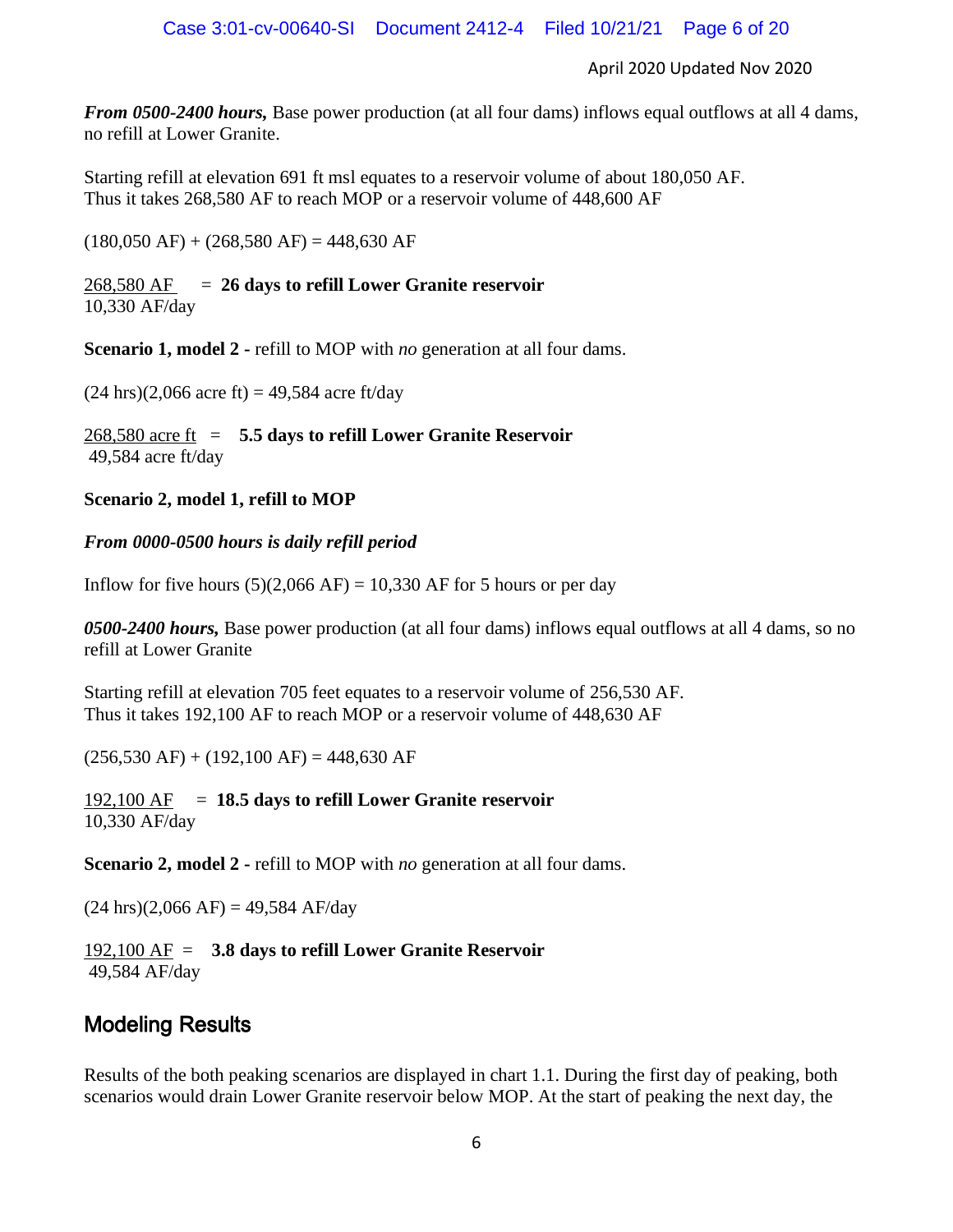reservoir in Scenario 2 would have refilled to MOP once again, only to drop below MOP that day. It is unlikely that functions lost from drawdown on day one would be reestablished before peaking began again on day two. For both scenarios the reservoirs continue to drop significantly despite five hours of refill per day. After five days of sustained peaking for ten hours a day, Scenario 1 results in a total drawdown of 49 feet, Scenario 2 a total of 33 feet.

The average rate of drawdown is 9.4 feet/day for Scenario 1 and 6.6 feet per day for Scenario 2. The volume of water drained from the reservoir is the same each day however pool elevation decreases at an increasing rate due to the reservoir bathymetry. After peaking on the fifth day, Lower Granite reservoir sits at 689 fmsl for Scenario 1 and 703 fmsl for Scenario 2. This equates to 44 and 30 feet below MOP, respectively. The modeled peaking event ends after normal refill from midnight to five AM. Additional refill must begin the next day to restore MOP.

Refill for Scenario 1 would take 26 days if base generation was ongoing. If generation ceased and refill took its place, it would take 5.5 days to refill Lower Granite, but this scenario is unlikely since **there could be no generation at the lower three dams without their reservoirs dropping below MOP.**

Refill for Scenario 2 would take 18.5 days if base generation was ongoing. If generation ceased and refill took its place, it would take 3.8 days to refill Lower Granite**, but again there could be no generation at the lower three dams without their reservoirs dropping below MOP.**

### 1992 Draw Down Test

The 1992 Drawdown test was designed to gather information about the effects of lowering reservoirs substantially. The intended purpose was to provide evidence to improve survival of downstream migrating juvenile salmon. Results were observed as Lower Granite (LGR) Reservoir levels fell two feet per day for 14 days. Drawdown at LGR was 36 feet below MOP and Little Goose (LGO) Reservoir was lowered 12.5 feet below MOP (Figure 27). We will focus on results at Lower Granite as this is the same reservoir we use to model the peaking claim. The low point of Lower Granite pool was 697 fsml before refill. Once the pool elevation was substantially reduced a series of spill tests were conducted to monitor flow pattern and dissolved gas conditions under a variety of tailwater elevations. Here we will discuss relevant results related to drawdown only.

The results of the drawdown had varying effects on turbines, reservoirs, adjacent roads, railroads, bridge abutments, wildlife, fish passage, and native American cultural resource sites. Turbines were at risk of cavitation from either low head (feet of water behind turbines) or low tailwater conditions. Cavitation causes the dynamic energy from water flow to be transferred to shafts and draft tubes that are outside the design parameters. Damage results to the turbine and surrounding structure, sometimes irreversible without great cost. The concern of turbine cavitation was an important conversation point of the test<sup>7</sup> and is an important consideration today, given the same turbines have now aged (45 to 55 years old) and decreased in reliability ratings.

Numerous effects related to embankment stability we expressed as a result of the 1992 drawdown test. Fully saturated embankments, once exposed to atmospheric conditions following the movement of water

<sup>7</sup> USACE Walla Walla District, 1992 Reservoir Drawdown Test, page 74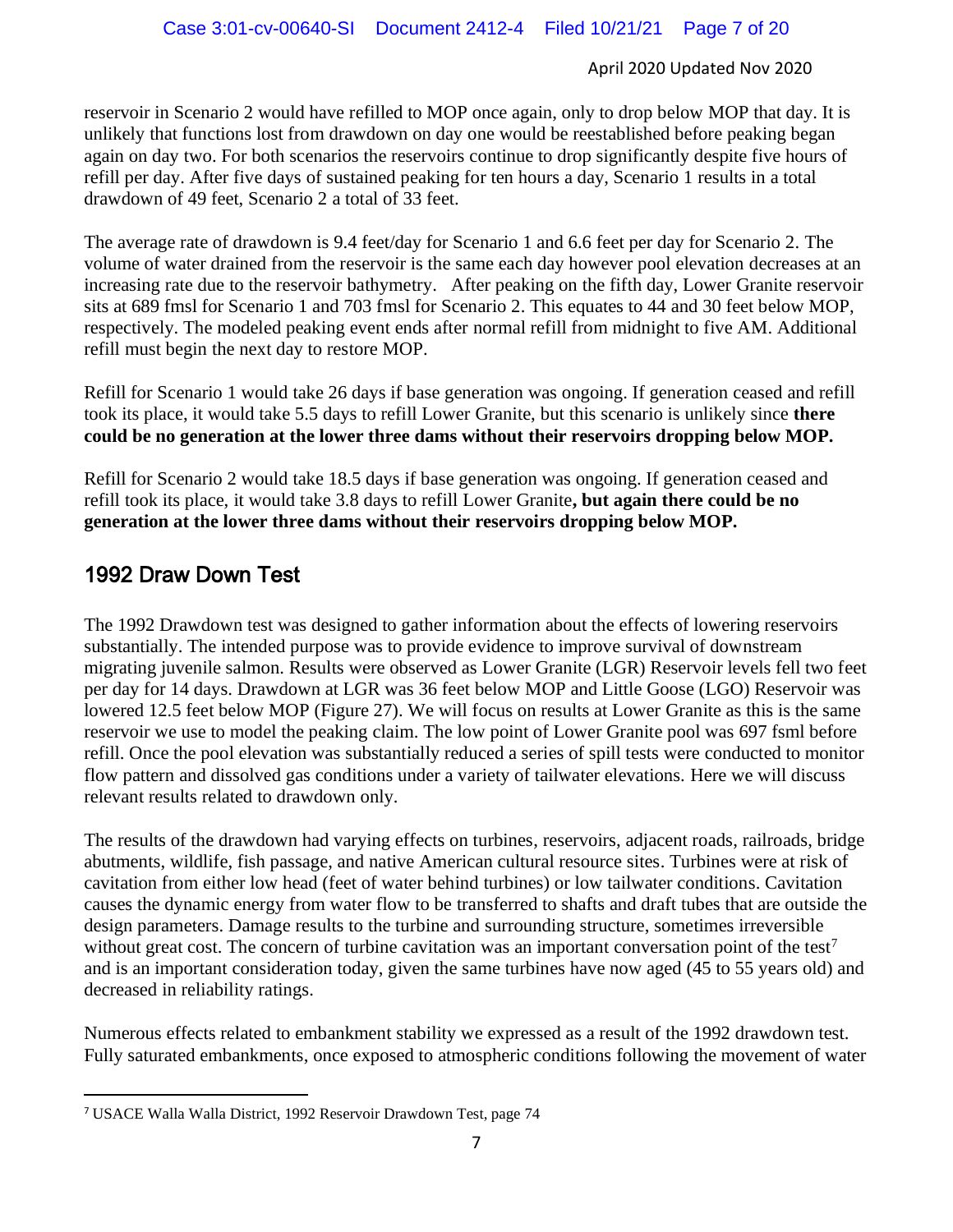out, causes soil instability. This was the explanation behind choosing a safe drawdown limit of two feet per day<sup>7</sup>. As the reservoir was drawn down, embankment material that was previously saturated lost the stabilizing effect of the weight of the reservoir. The water seeped out, but at a slower rate than the drawdown. This lack of pore pressure on the bank face indeed caused stress and instability<sup>8</sup>. As a result of the test, 33 areas experienced embankment movement. This was evidenced by cracking, depressed and raised areas in the road, guardrail movement and numerous minor slides. Railroads experienced misalignment that caused speed restrictions until the tracks could be realigned. There were related damages reported to port and private structures totaling 1.3 million dollars. Piezometers used to detect movement at the Lewiston Levees reported slight affects.

Biological effects of the test occurred due to exposed sediment as the pool level was decreased. Fish kills from stranding were estimated at  $15 - 35,000$  fish. The report stated "predation by birds, raccoons, and other opportunistic scavengers will tend to make estimates somewhat conservative.<sup>9</sup>" Effect on benthic organisms was evidenced by exposed amphipods. The report concluded the "effects on food webs, resident and anadromous fish were unknown but probably significant<sup>10</sup>." Salmonids were affected in two major ways, the first being stranding whereas 22 Salmonids were victim. More significant was the change in flow pattern at adult fish passage entrances. The report states that "flow patterns observed at main adult fishway entrances appeared to be undesirable for adult fish passage<sup>11</sup>." Fish ladders became non-functional below an elevation of 710 fmsl and the juvenile passage system became nonfunctional below 729fsml.

The drawdown affected turbidity due to water velocity changes. They observed coarser sediments resuspended but settled quickly, whereas low pool elevations increased turbidity and resuspension of finer materials that did not settle quickly and persisted downstream. Various Native American cultural resource sites were inspected for effects of drawdown. Change to landforms where artifacts remained exposed or covered by silt were observed. Terracing and slumpage of sandier slopes was common however they concluded many inspected sites still contained cultural deposits eligible for inclusion in the National Register of historic places.

### Drawdown Comparative Analysis

The peaking power event and 1992 drawdown test had different intended purposes however both resulted in significant reservoir drawdown well below MOP. The drawdown of Lower Granite (LGR) in the 1992 test is compared to the two scenarios modeled to predict unavoidable effects of drawdown during a peaking event. Because the calculations and origin behind the peaking claim remains unknown, this will be the first analysis conducted to understand achievability of the claim using supportive studies.

The 1992 LGR drawdown value falls in-between the drawdown values in the two modeled scenarios. Scenario 1's minimum pool elevation of 689 fmsl is 8 feet lower than the minimum pool level in the 92' test. Scenario 2's minimum pool elevation of 703 fmsl is six feet above the minimum pool level in the 92' test. Because of this outcome, we can assume implementation of a LSRD peaking event could result in outcomes similar to those recorded during the 92' test.

<sup>8</sup> USACE Walla Walla District, 1992 Reservoir Drawdown Test, page 28

<sup>9</sup> USACE Walla Walla District, 1992 Reservoir Drawdown Test

<sup>10</sup> USACE Walla Walla District, 1992 Reservoir Drawdown Test

<sup>11</sup> USACE Walla Walla District, 1992 Reservoir Drawdown Test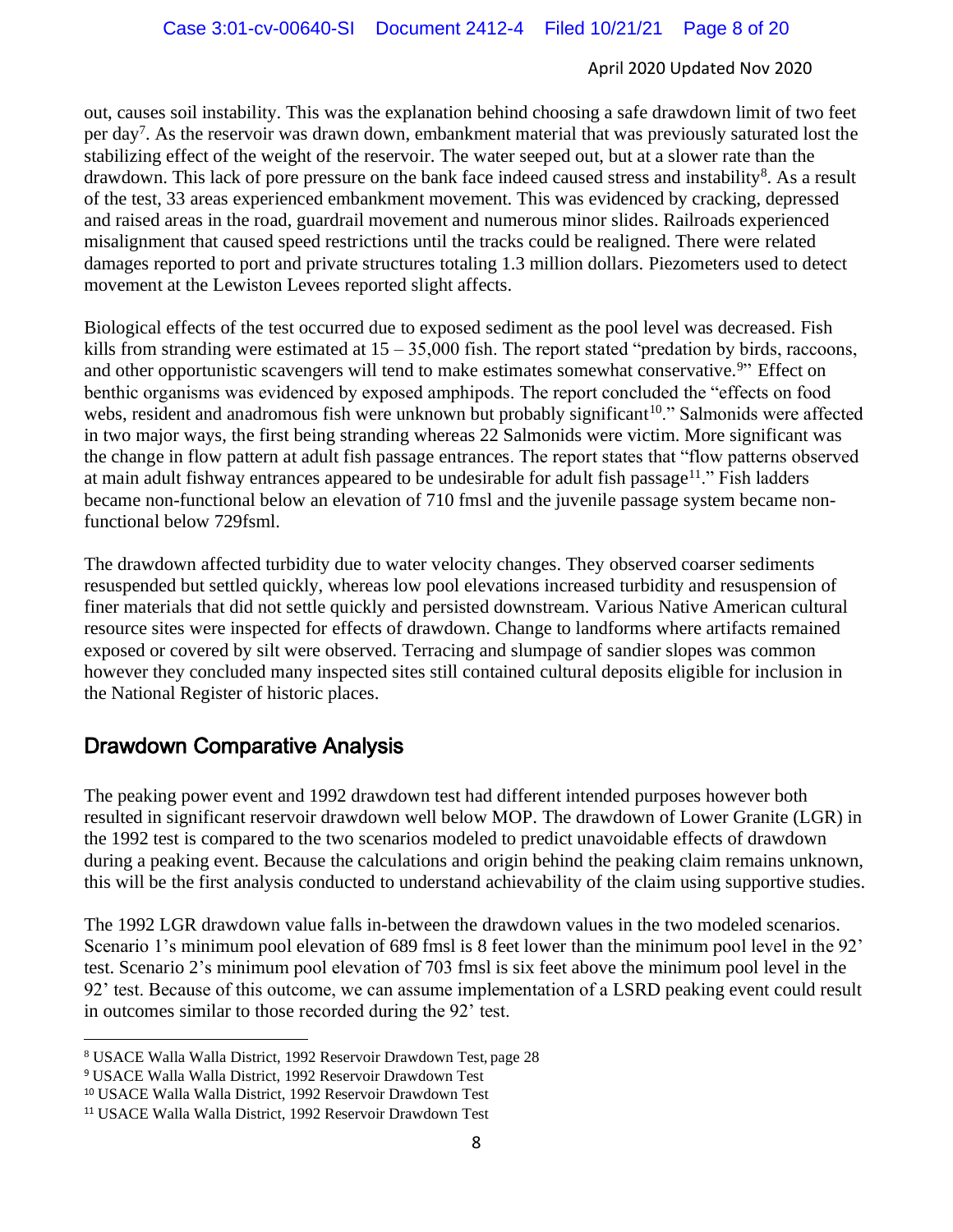The rate of drawdown modeled in peaking can be also be compared as to yield less or more severe results. In the 92' test a rate of two feet a day was picked from being the drawdown rate that invokes minimal embankment movement in saturated conditions. However, as the rate of drawdown increases embankment instability is magnified. Both modeled scenarios have a significantly higher rate of drawdown per day than the 92' test, making the predicted embankment failures more severe and widespread. An increased rate of drawdown also increases the risk of turbine cavitation from reduced head. The peaking scenarios uniquely involve slight refill (one or two feet) every day which invokes a pumping phenomenon. Drawdown followed by refill and further drawdown helps loosen the bank material and can lead to increased instability of banks.

Given the stochasticity of predicting events in nature we cannot specifically describe the severity of various effects but will discuss them here in order of importance for maintaining regular dam functions. In our analysis embankment failure is predicted to be more prevalent and more severe due to a faster drawdown rate. This alone puts peaking capabilities in question. As stated on page 42 of the Drawdown Test, "maintaining embankment stability is critical to the integrity and safety of the lower Snake River projects." We predict effects of drawdown from "peaking" will similarly affect rail lines, ports and private facilities and structures as it did in the 92' test.

In terms of biological resources, with peaking drawdown we expect a failure of the juvenile fish passage system and adult fish ladders at the same elevation pool levels as the 92' test. However, a newly installed pump may be used to continue operating adult fish ladders. Other biological effects are predicted to be similar depending on how much sediment is exposed. Peaking being likely to occur in the winter, would affect similar amounts of anadromous fish. The 92' test occurred in March, and our model with flows of 25 kfcs is average for Nov through February. 25 kfcs could too be seen in March. We expect densities of resident fish and benthic organisms to be similar and thus biological effects to be similar if not worse.

In terms of cultural and water resources, we expect exposed archaeological sites to be similarly if not more effected by a peaking event due to increased soil instability and soil pumping. We also expect looting of these sites if not properly protected or guarded. We predict turbidity effects of peaking at Lower Granite to be comparable as well.

### **Conclusions**

This is the first known analysis done of a theoretical sustained peaking event, or at least the first time it is acknowledged that the claimed event would cause drawdown below MOP. To put it simply, we found that because claimed peaking would draw a reservoir down below minimum operating pool, the ability to generate power over the ~1,000 aMW or the average output of the LSRDs, can only safely occur when high flows allow it in the spring. The long recovery time it would take to get back to MOP further explains the infeasibility of the claim. We affirm the limitation of the LSRDs in that they are always producing the most power they can based on river flows and spill requirements in summer, fall, and especially winter. In the spring, peaks in flow can potentially generate over 3,000 MW and is the only time the peaking claim is plausible. However, since load is relatively low during this time, if this much power *is* generated it cannot be deemed essential or peaking, because it contributes to the surplus and is sold on different markets.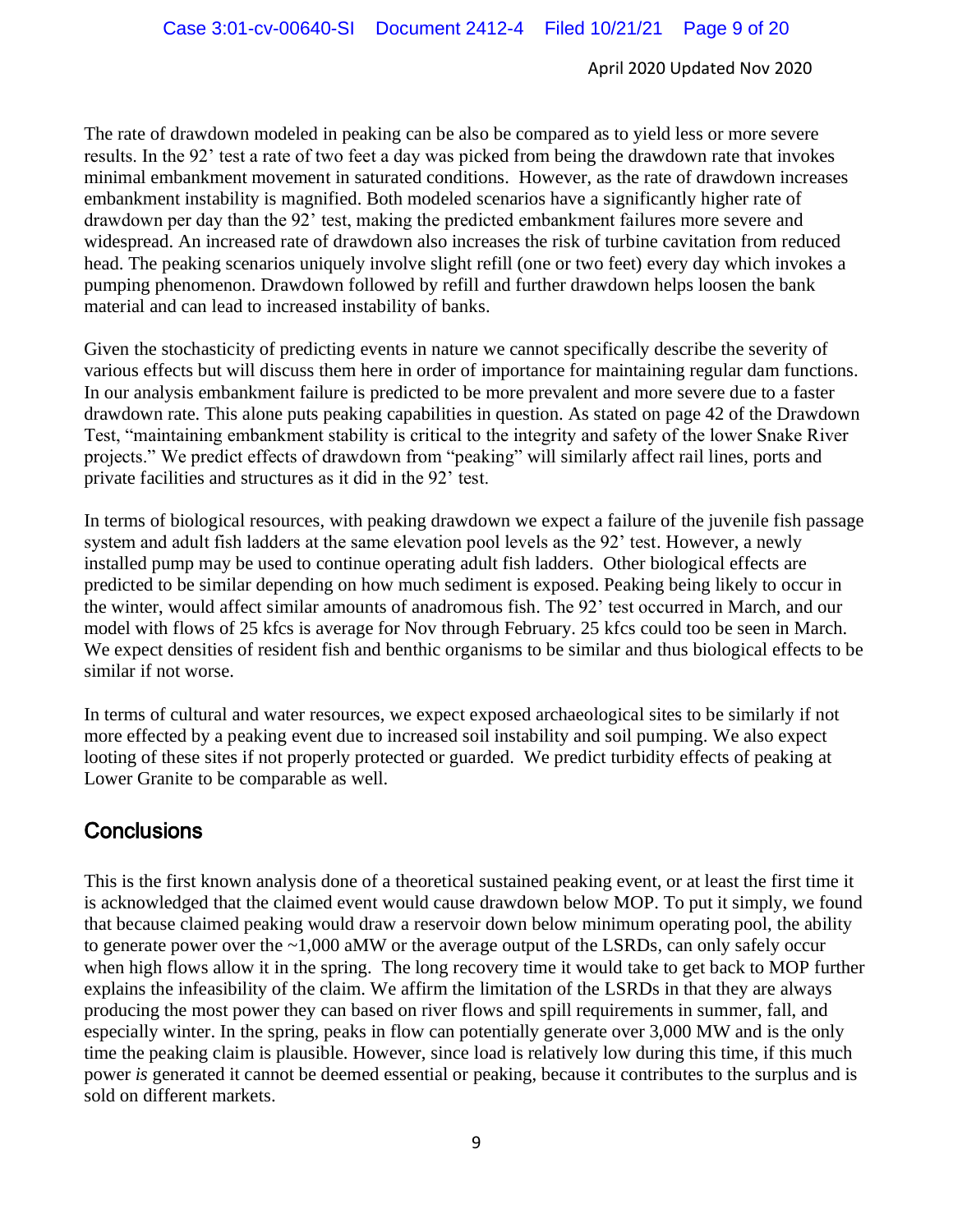The modeling results showed that under two claimed peaking scenarios pool elevations drop significantly below MOP, 44 and 30 feet, respectively. This was confirmed even though modeling was started at maximum pool elevation, 5 feet above MOP. These low pool levels are similar to those tested for in the 1992 drawdown test, the impacts being:

Navigation becomes non-functional

- Below MOP barge traffic cannot safely pass.
- Smaller craft affected since they would begin to be stranded in marinas or unable to use boat ramps within the first day in the Lewiston/Clarkston area.
- Navigation impaired until refill which could take up 31 days depending on process. Inability to spill
	- Although court ordered spill for salmon mitigation would not be implemented in winter months, it cannot safely occur below MOP. Spill would result in loss of generation and increased drawdown.

Juvenile passage system becomes non-functional

Below pool elevation of 729 fmsl juvenile fish passage orifice is no longer submerged. Embankment failure

- Damages to reservoir banks, adjacent roads, railroads, bridge abutments, ports, private facilities, structures, & levees will occur, especially given the high drawdown rate.

Turbine Cavitation Risk

- Predicted turbine vibration as a precursor to cavitation.
- Cavitation can damage draft tubes, turbines, and concrete structure.

Damage to biological and cultural resources

- Adverse effects to anadromous fish, resident fish, and benthic organisms.
- Predicted damage to exposed Native American archeological sites from erosion and theft.

Overall these impacts show peaking at the claimed level is *infeasible* and is a clear demonstration of why the four LSRDs and reservoirs were never designed, or operated in a manner, to allow for anything more than the variance within the minimum and maximum operating pool levels. As such, these unsupported sustained peaking claims are invalid and should be removed from Federal Agency and Non-Government Organization Fact Sheets. Likewise, where this claim is assigned a dollar value, calculations must be corrected to omit this feature. For example, the Final CRSO Review and EIS assigns \$801 Million as a total zero-carbon replacement cost for these peaking or ramping capabilities in the dam breaching alternative. In the discussion, additional contradictory claims about LSRD value and ancillary services (named as peaking, ramping, reserve and balancing reserves) will be examined.

### **Discussion**

The Lower Snake River dams being run of river, have an established base generation that varies daily and seasonally. For almost fifty years this yearly average output exemplifies both the value and limitation of the dams. Claims about peaking power seem to appear when in defense of discussions to breach the dams, which have been proposed as early as 1999 in the USACE 2002 EIS. In addition to peaking power, ramping, reserves, balancing power, and flexibility have been features singled out to add value to the Snake River Dams in the case against breaching. Often these features are not described in comparison to other hydro projects and sources of energy.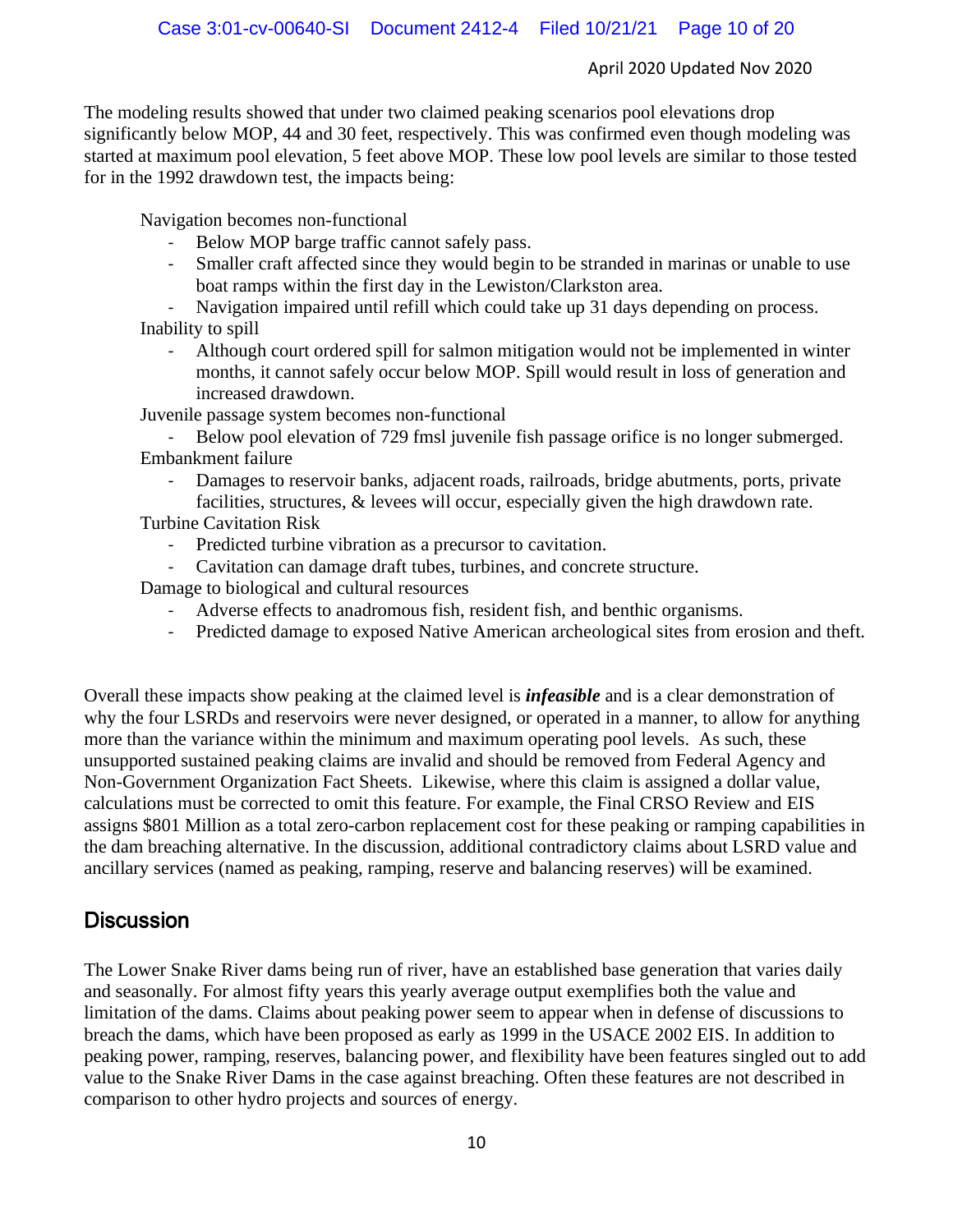### *Ramping & Peaking*

Ramping capability is discussed in the 2020 EIS when it says, "The Lower Snake River projects have the *unique* ability during certain times of the year to back down their generation to very low levels at night and then increase (ramp) the generation during the day to meet daytime peaks" (chapter 3- page 945). When examining generation data, a distinction between peaking and base generation must be made, as well as ramping. Ramping capabilities are defined as the amount of generation that the resource is able to increase or decrease over a defined time<sup>12</sup> but should be included in base generation if it refers to the daily scheduled pattern of generation following load. For hydropower; this occurs by engaging or disengaging available turbines. Other energy sources may have variations of this capability as well if multiple units are manipulated to balance power. Renewables such as wind and solar are viewed as having little flexibility but could still be capable of ramping. While there are times they are constrained by lack of wind and sun, wind turbine units can be feathered quickly to adjust output up or down, and solar can be cut back if it is not needed. Hence, like a run-of-river dam, these renewables have ramping flexibility if the source of energy is available and as long as they are idled in a standby mode ready to ramp up. Because ramping in this capacity occurs at most federal hydro projects everyday, (chart 1.2) ramping should not be considered unique to the LSRDs.

In the 2020 EIS replacement resource analysis for the LSRDs, a sustained peak *value* is "derived" from generation data. Then revenue values are further "derived" using rate case and 2030 LT forecast models. Totals of \$2.8 million/yr. and \$27 million/yr. for sustained ramping capability are the concluded values (respectively), yet it is unclear how this was included in the prediction of \$801 million in in total zerocarbon power replacement annual costs. (table 3-166). This should be as concerning to the public as the false peaking claims because standard ramping is inherent in daily hydropower operations and has the potential to be double counted when cost breakdown is not clearly shown.

### *Reserve & Balancing Reserve*

Also noted in the 2020 EIS (chapter 3- page 945) is *reserve value*. It states "250 MW of operating reserves are assigned to the Lower Snake River Projects," as part of the "big ten projects". This assumption is likely based on BPA's requirement to hold 10% of generation capacity in reserve. However, this requirement can be fulfilled using any energy resource in the "big ten" system, not necessarily the LSRDs, and it unlikely falls on the LSRD projects given their flow constraints. The EIS did not show further analysis of this capability though it clearly influenced the acceptable profile for replacement power sources, and thus replacement costs. The 2002 EIS's 8-million-dollar price tag for ancillary services included reserve and as previously mentioned is dramatically lower than the 2020 EIS estimations of \$714 and \$801 million.

The *balancing reserves* noted in the EIS (page 3-945) and assigned replacement value, depend on the ability of "the LSR projects to respond quickly to requested changes." The reasoning is that they "are connected to a rapid response system called automatic generation control" (AGC). While all four LSR projects may be "connected" to AGC, it again does not mean they are being controlled by AGC. Limited in its use due to fish passage and spill requirements, those familiar with LSR dam operations know that operators are constantly having to "eye ball" eddy patterns that can increase salmon mortality or erosion

<sup>12</sup> 2020 EIS Chapter 3 page 828.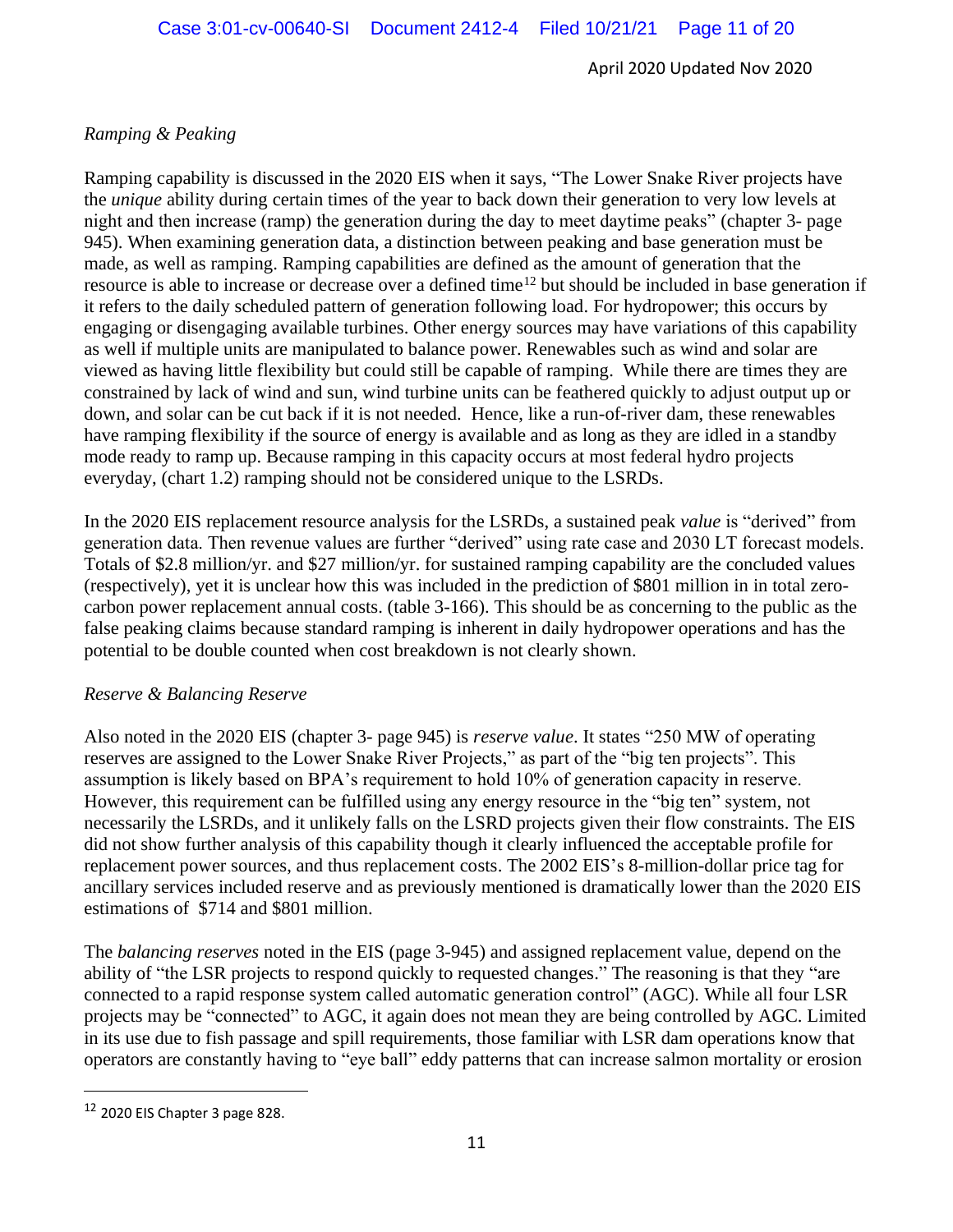of dam structures. The highly complex and reactive decision process has many variables, such as river flow, temperatures, dissolved gas, passage timing, fish arrivals, avian predation, mandatory spill, etc., that cannot be incorporated into AGC responses. Indeed, the 2002 EIS recognized this problem and used "expert opinion" to derive a value of \$465 thousand for replacing the value of AGC. Even in today's dollars, is certainly not in the hundreds of millions the 2020 EIS claims as a value. Manual operations are not quick enough to meet contingency or balancing reserves, which happens on dams under full control of AGC within seconds or minutes. This claim about response capabilities has been contradicted in the 2020 biological assessment where (page 2-63) it says "at run-of-river projects (e.g., lower Snake River dams) there is minimal ability to control the timing of electricity generation, some generation can be adjusted from one hour to the next, and perhaps to the subsequent day". By comparing generation data with known events, we have more information to support their inflexible nature responding to changes. For example, the unscheduled outage at Columbia Generating Station in the summer of 2018 instantly dropped 1200 MW of power in the Tri-Cities area of Washington for about two weeks. The Corps generation data shows LSR projects played virtually no role in covering this event. The LSRDs were also not used to responded to cold snaps in 2017 and 2019.

#### *Opposing rhetoric*

Even when capabilities of the LSRDs are overstated or embellished, limitations are elsewhere discussed that contradict flexibility claims. For example, after discussing "unique" capabilities in chapter 3 of the 2020 draft EIS, it states in appendix J. "These (LSR) projects…. do not have any flexibility." In the final EIS this statement was removed. In the 2020 EIS (appendix I page 14) it states, "no reserves are carried by lower Snake projects when operating in MOP," The 1992 drawdown test shows us the reasons why these projects were not designed to operate outside of minimum to maximum operating pool range, yet reserves were still an imputed value in the report. This contradiction is again expressed in the 2020 Biological Assessment when it says on page 2-65, "there is little capacity to hold reserves at the lower Snake River dams when the forebays are maintained within *a narrow operating range at MOP*."<sup>13</sup> (MOP is used to mean minimum operating pool in the report and there is a five foot range between minimum and maximum operating pool for each reservoir). It seems the authors of multiple federal reports cannot decide whether the dams can be considered flexible resources or not, yet their realistic operation is heavily constrained.

The analysis in the 2020 EIS dam breach alternative identified what is called a potential zero-carbon replacement portfolio, consisting of 2,550 MW of solar resources and 600 MW of demand response<sup>14</sup>. However, the EIS only identifies the loss of 730 MW of "firm power" with a dam breach alternative<sup>15</sup>. This is another example of the difference between actual vs. theorized generation on the LSRDs. Their base load/assured generation is much lower than capacity, overload capacity, and ancillary benefits, of which are called into question by this paper. When it comes to the LSRDs, their value should be based on the value they've shown in the last fifty years, without exaggerating the potential of additional capabilities. A chart from BPAs 2020 Strategic Asset Management Plan shows the four LSRDs have an average annual plant generation value of approx. \$227 million<sup>16</sup>. This number, which is based on

<sup>13</sup> 2020 USACE EIS Appendix V CRS Biological Assessment Chapter 2 pp 65. file:///Users/jimwaddell/Downloads/p16021coll7\_14968.pdf

<sup>14</sup> 2020 USACE EIS Chapter 7 page 11 https://www.nwd.usace.army.mil/CRSO/Complete-DEIS/#top

<sup>15</sup> 2020 USACE EIS Table 6-26 https://www.nwd.usace.army.mil/CRSO/Complete-DEIS/#top

<sup>&</sup>lt;sup>16</sup> Bonneville Power Administration 2020 Strategic Asset Management Plan page 37 figure 7.1-1.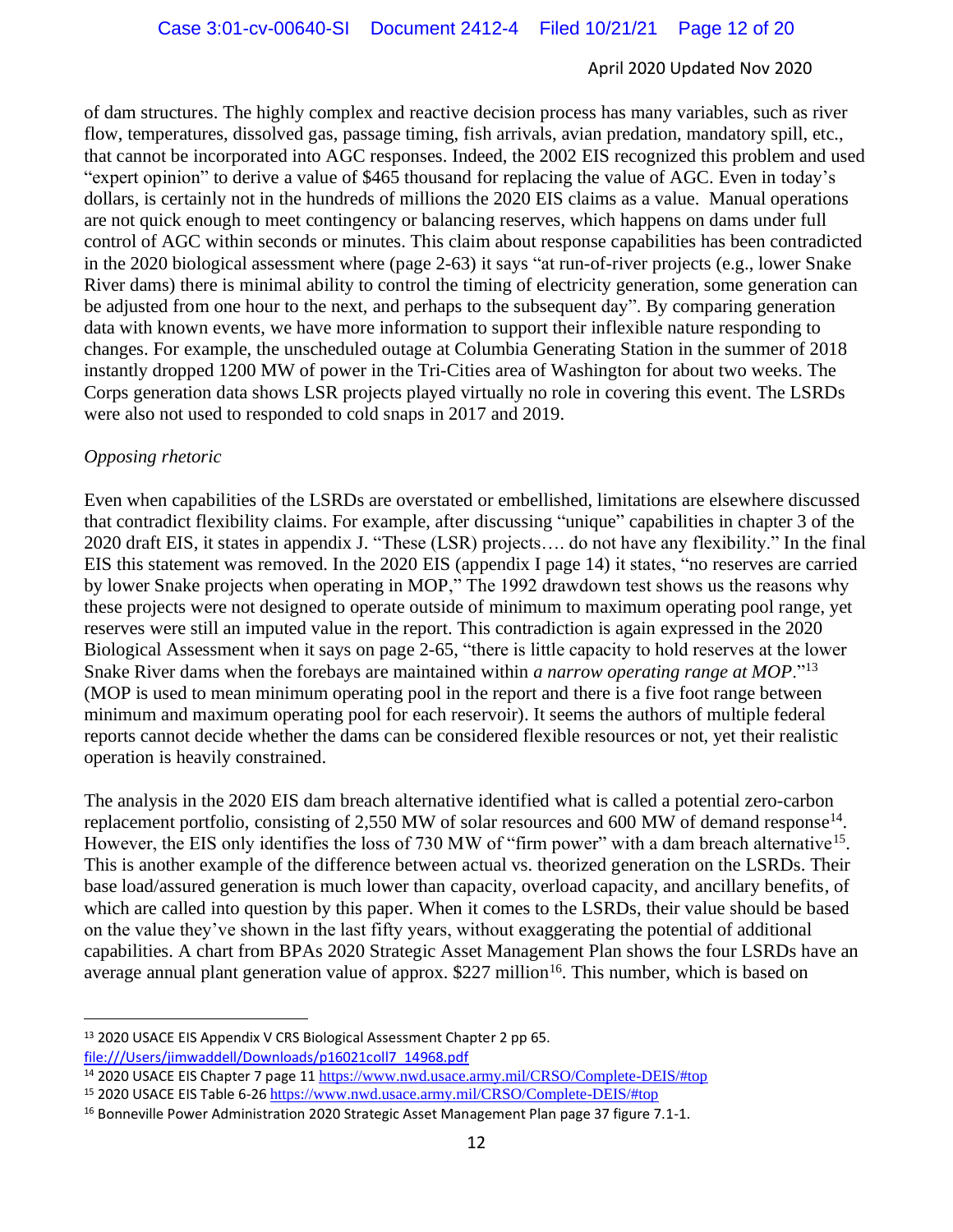realistic market prices, might more accurately describe their value. It is also further representation of the overstatement of replacement power for the dams in the 2020 EIS.

A realistic evaluation of the value of the four LSRDs is missing from breach discussions, to the disappointment of the public. Inaccurate peaking and ancillary service values undermines the analysis of a preferred alternative and may result in economic impacts for ratepayers and the environment.

# Charts and Tables

#### Chart 1.1



#### Chart 1.1.

In Scenario 1 the reservoir was drawn down 49 feet in five days, or 44 feet below MOP.

In Scenario 2 the total drawdown was 35 feet or 30 feet below MOP. Both scenarios drew down the reservoir below MOP during first ten hours of peaking event.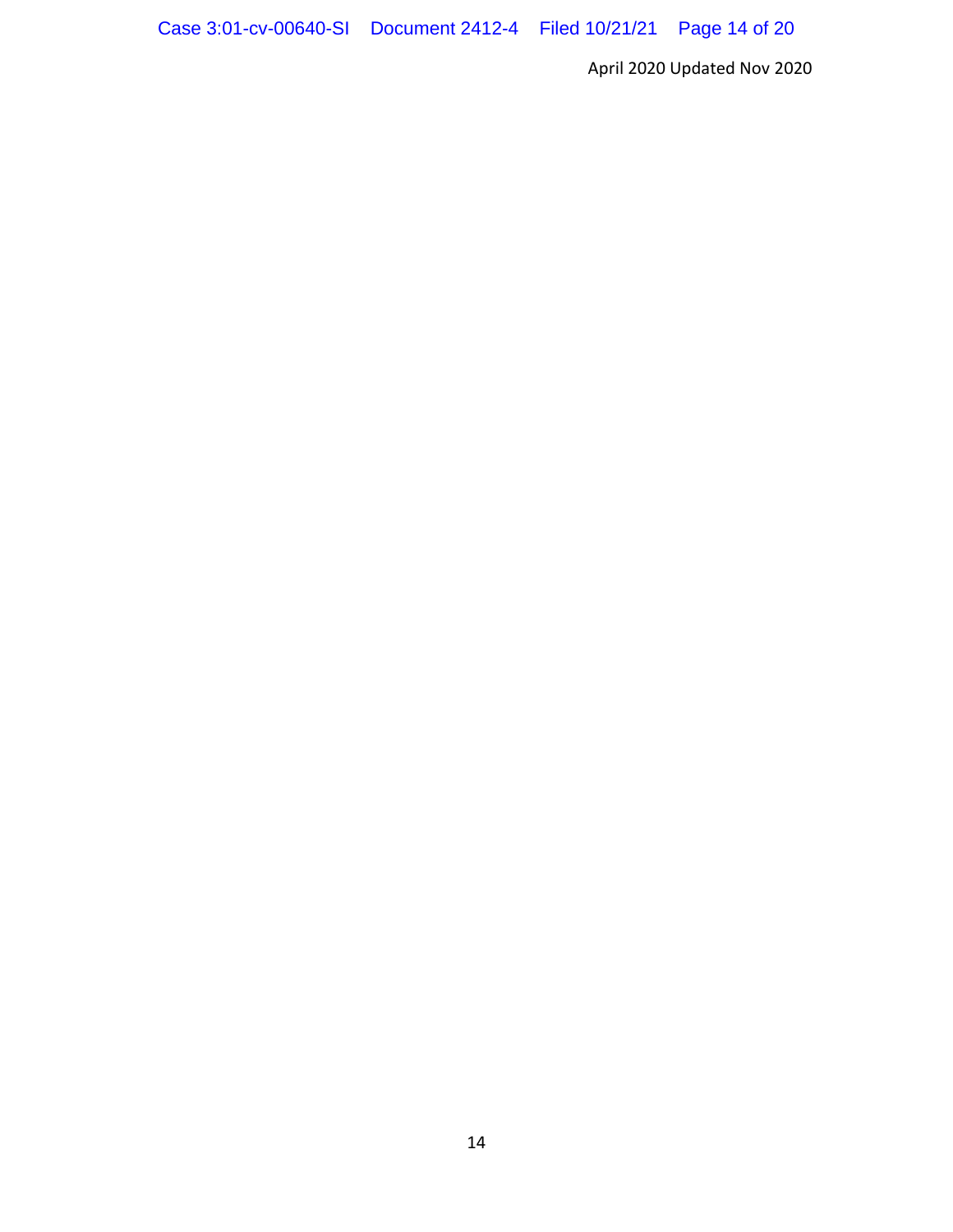### Chart 1.2



It does not include BPA loads served by transfer, scheduled out of region, or scheduled to customers with their own BAs such as Seattle and Tacoma

Chart 1.2. The blue plot is overall hydro generation which follows load and price in most cases. The LSRDs are not unique by being able to ramp up in the early hours, most of the dams do. The 4LSRDs often shut down all generation for a few hours between midnight and 5am to store a few feet of water above MOP, that is then discharged to meet the morning increase in load. Numerous public relations statements by BPA and their supporters often call this "peaking Power" and now ramping "capability". The grey plot is surplus power, sold on various interchange markets. The latest real-time chart is from: https://transmission.bpa.gov/Business/Operations/Wind/baltwg3.aspx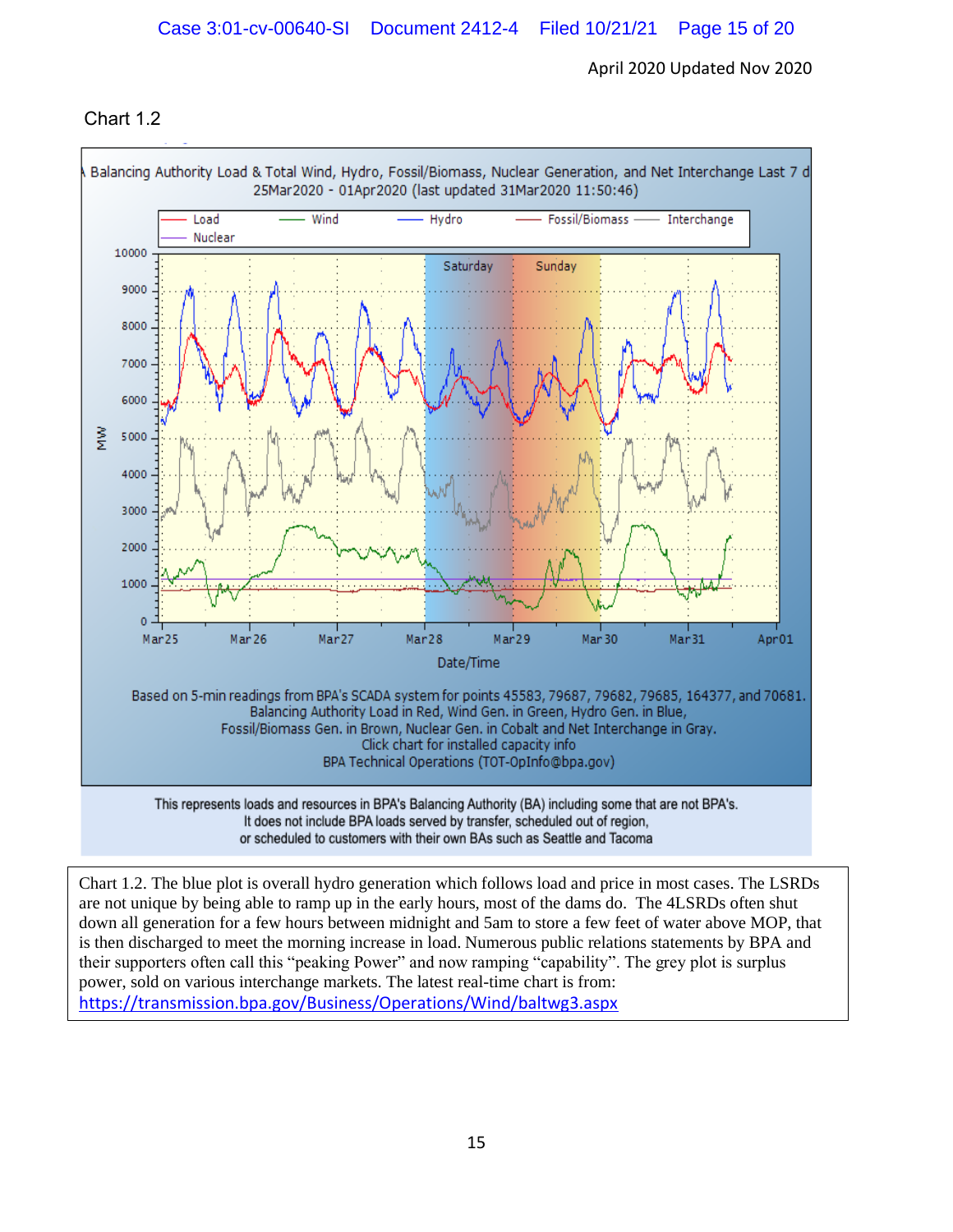# Reference Charts

|       | Table 2.1   |                       |                    |           |
|-------|-------------|-----------------------|--------------------|-----------|
| Hour  |             | Pool Elevation (fmsl) | Pool Volume (AF)   |           |
|       | $\mathbf 0$ | 738                   | 483,800            |           |
|       | 10          | 729                   | 412,720            |           |
|       | 19          | 729                   | 412,720            |           |
| Day 1 | 24          | 731                   | 423,050            |           |
|       | 34          | 721                   | 351,970            |           |
|       | 43          | 721                   | 351,970            |           |
| Day 2 | 48          | 722                   | 362,300            |           |
|       | 58          | 712                   | 291,220            |           |
|       | 67          | 712                   | 291,220            |           |
| Day 3 | 72          | 713                   | 301,550            |           |
|       | 82          | 701                   | 230,470            |           |
|       | 91          | 701                   | 230,470            |           |
| Day 4 | 96          | 702                   | 240,800            |           |
|       | 104         | 689                   | 169,720            |           |
|       | 113         | 689                   | 169,720            |           |
| Day 5 | 120         | 691                   | 180,050            |           |
|       |             | Scenario 2 Drawdown   |                    | Table 2.2 |
|       |             |                       |                    |           |
| Hour  |             | Pool Elevation (fmsl) | Pool Volume (AF)   |           |
|       | $\mathbf 0$ | 738                   | 483,800            |           |
|       | 10          | 732                   | 428,010            |           |
|       | 19          | 732                   | 428,010            |           |
| Day 1 | 24          | 733                   | 438,340            |           |
|       | 34          | 725                   | 382,550            |           |
|       | 43          | 725                   | 382,550            |           |
| Day 2 | 48          | 727                   | 392,880            |           |
|       | 58          | 719                   | 337,090            |           |
|       | 67          | 719                   | 337,090            |           |
| Day 3 | 72          | 720                   | 347,420            |           |
|       | 82          | 712                   | 291,630            |           |
|       | 91          | 712                   | 291,630            |           |
| Day 4 | 96          | 713                   | 301,960            |           |
|       | 104         | 703                   |                    |           |
|       | 113         | 703                   | 246,170<br>246,170 |           |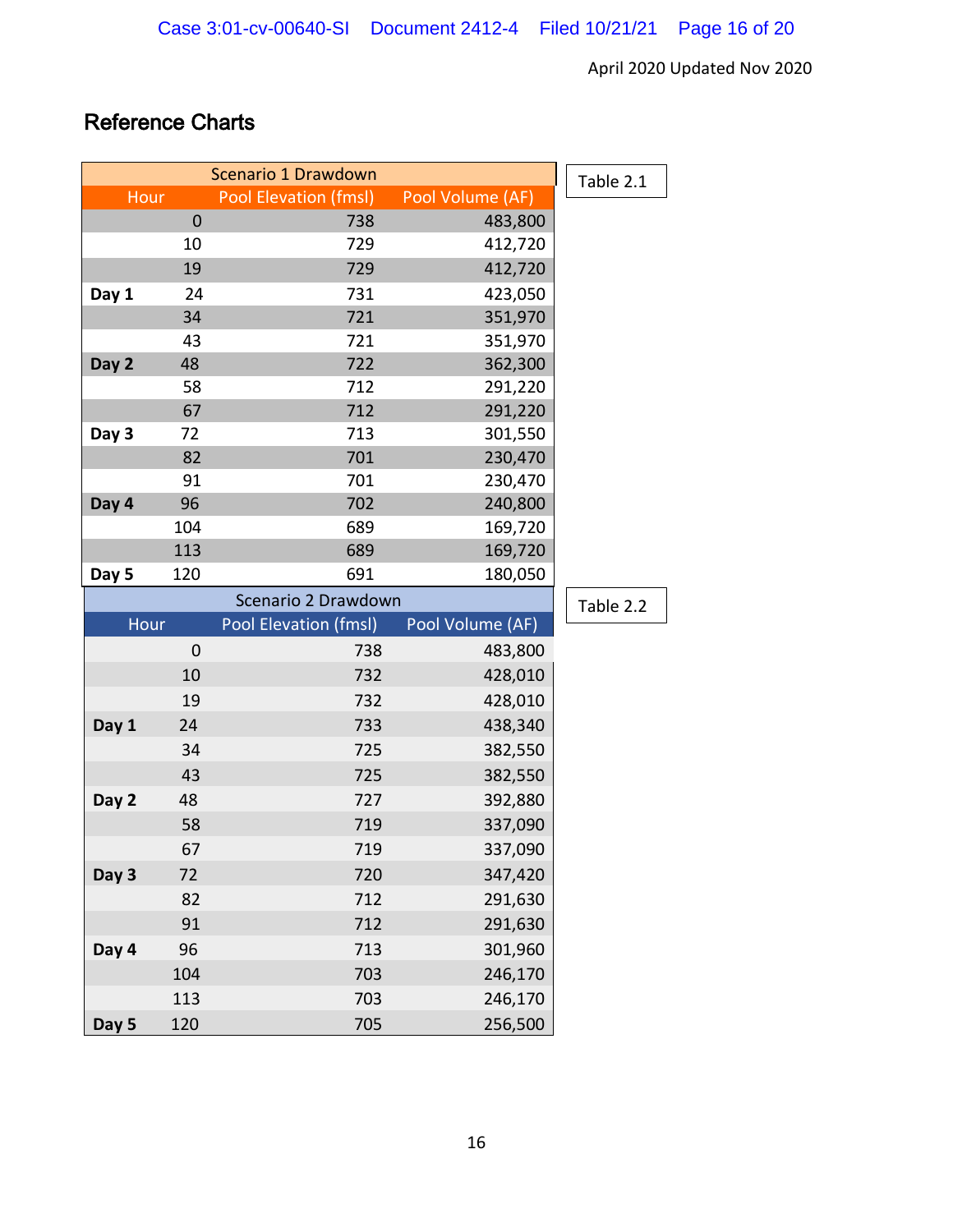| Inflow of 30,000 cfs and Tailwater Elevation of 624 feet |     |                |                                                 |                                                |                                                 |                                                                              |                                                                                          |                                        |  |
|----------------------------------------------------------|-----|----------------|-------------------------------------------------|------------------------------------------------|-------------------------------------------------|------------------------------------------------------------------------------|------------------------------------------------------------------------------------------|----------------------------------------|--|
| Forebay<br><b>Elevation Head</b><br>(feet msl) (feet)    |     | Volume<br>(AF) | Reservoir Drawdown<br><b>Discharge</b><br>(cfs) | Total<br>Required<br><b>Discharge</b><br>(cfs) | Maximum<br><b>Discharge</b><br>Turbine<br>(cfs) | Minimum<br><b>Discharge</b><br>for Existing for Existing<br>Turbine<br>(cfs) | <b>Target</b><br>Maximum<br>Discharge for<br><b>Bladeless</b><br>Runner<br>Turbine (cfs) | Proposed<br>Operating<br>Configuration |  |
| 733                                                      | 109 | 442,900        | 8,067                                           | 38,067                                         |                                                 |                                                                              | 10,000                                                                                   | 2EX, OBL                               |  |
| 730                                                      | 106 | 418,900        | 8,067                                           | 38,067                                         | 19,400                                          | 15,700                                                                       | 10,000                                                                                   | 2EX, 0BL                               |  |
| 725                                                      | 101 | 380,900        | 7,663                                           | 37,663                                         | 19,686                                          | 15,744                                                                       | 10,000                                                                                   | 2EX, 0BL                               |  |
| 720                                                      | 96  | 345,200        | 7,200                                           | 37,200                                         | 20,231                                          | 15,460                                                                       | 10,000                                                                                   | 2EX, OBL                               |  |
| 715                                                      | 91  | 312,000        | 6,695                                           | 36,695                                         | 20,279                                          | 15,370                                                                       | 10,000                                                                                   | 2EX, OBL                               |  |
| 710                                                      | 86  | 281,000        | 6,252                                           | 36,252                                         | 19,968                                          | 15,410                                                                       | 10,000                                                                                   | 2EX, OBL                               |  |
| 705                                                      | 81  | 252,100        | 5,828                                           | 35,828                                         | 18,875                                          | 13,350                                                                       | 10,000                                                                                   | 2EX, OBL                               |  |
| 700                                                      | 76  | 225,100        | 5,445                                           | 35,445                                         | 18,350                                          | 13,475                                                                       | 10,000                                                                                   | 2EX, 0BL                               |  |
| 695                                                      | 71  | 200,200        | 5,022                                           | 35,022                                         | 17,900                                          | 13,700                                                                       | 10,000                                                                                   | 2EX, OBL                               |  |
| 690                                                      | 66  | 177,100        | 4,659                                           | 34,659                                         | 17,400                                          | 13,750                                                                       | 10,000                                                                                   | 2EX, OBL                               |  |
| 685                                                      | 61  | 155,800        | 4,296                                           | 34,296                                         | 17,200                                          | 13,850                                                                       | 10,000                                                                                   | 2EX, OBL                               |  |
| 681                                                      | 57  | 140,200        | 3,933                                           | 33,933                                         | 15,000                                          | 7,700                                                                        | 10,000                                                                                   | 3EX, OBL                               |  |
| 680                                                      | 56  | 136,500        | 3,731                                           | 33,731                                         | 14,950                                          | 7,800                                                                        | 10,000                                                                                   | 3EX, OBL                               |  |
| 675                                                      | 51  | 119,000        | 3,529                                           | 33,529                                         | 14,700                                          | 8,150                                                                        | 10,000                                                                                   | 3EX, OBL                               |  |
| 670                                                      | 46  | 103,400        | 3,146                                           | 33,146                                         | 14,450                                          | 8,550                                                                        | 10,000                                                                                   | 3EX, OBL                               |  |
| 665                                                      | 41  | 89,700         | 2,763                                           | 32,763                                         | 14,150                                          | 9,000                                                                        | 10,000                                                                                   | 3EX, OBL                               |  |
| 660                                                      | 36  | 77,800         | 2,400                                           | 32,400                                         | 13,850                                          | 9,550                                                                        | 10,000                                                                                   | 3EX, OBL                               |  |
| 655                                                      | 31  | 67,900         | 1,997                                           | 31,997                                         | 13,500                                          | 10,300                                                                       | 10,000                                                                                   | 3EX, OBL                               |  |
| 650                                                      | 26  | 59,800         | 1,634                                           | 31,634                                         | 13,200                                          | 11,100                                                                       | 10,000                                                                                   | 2EX, 1BL                               |  |
| 645                                                      | 21  | 53,200         | 1,331                                           | 31,331                                         | 12,900                                          | 12,700                                                                       | 10,000                                                                                   | 2EX, 1BL                               |  |
| 640                                                      | 16  | 46,600         | 1,331                                           | 31,331                                         | NA                                              | NA                                                                           | 10,000                                                                                   | 0EX, 3BL                               |  |
| 635                                                      | 11  | 42,900         | 746                                             | 30,746                                         | NA                                              | NA                                                                           | 10,000                                                                                   | 0EX, 3BL                               |  |

Table A5. Required Discharges and Proposed Turbine Configurations for Lower Granite with  $50000$ 

> Table 2.3 The 1<sup>st</sup> and 3<sup>rd</sup> columns of this chart from the UASCE 2002 EIS is used to establish forebay elevations based on reservoir volume as a result of discharges.

 $D-A-9$ 

The link to the source document is:

https://www.nww.usace.army.mil/Portals/28/docs/library/2002%20LSR%20study/Appendix\_D-AnnexA.pdf?ver=2019-05-03- 135521-310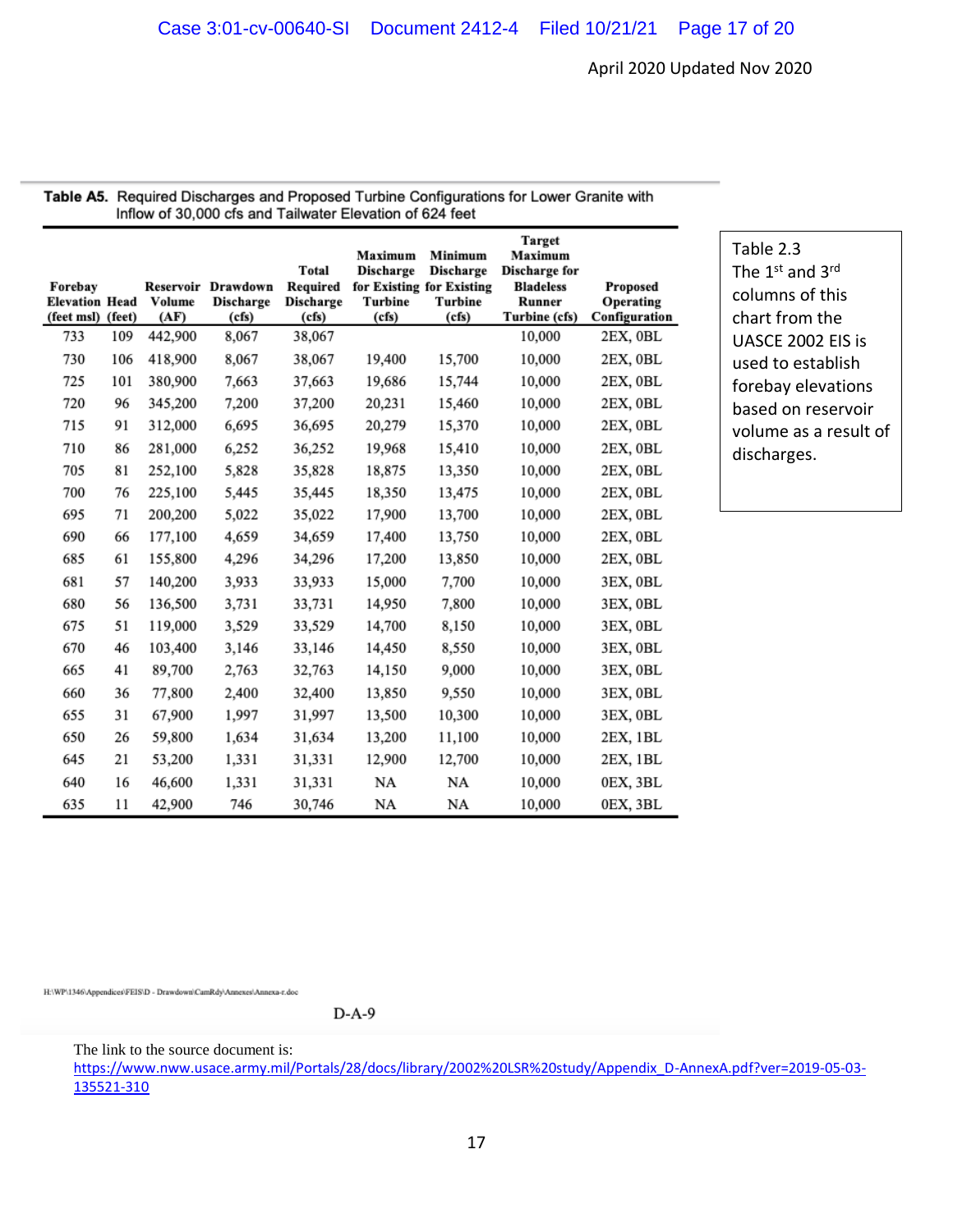| Project | LWG Units 1 and 3 - with ESBS    |        |                        |                                 |                | LWG Units 1 and 3 - No ESBS |                               |        |                        |        |           |        |
|---------|----------------------------------|--------|------------------------|---------------------------------|----------------|-----------------------------|-------------------------------|--------|------------------------|--------|-----------|--------|
| Head    | 1% Lower Limit<br>1% Upper Limit |        | <b>Operating Limit</b> |                                 | 1% Lower Limit |                             | 1% Upper Limit                |        | <b>Operating Limit</b> |        |           |        |
| (feet)  | <b>MW</b>                        | cfs    | <b>MW</b>              | cfs                             | <b>MW</b>      | cfs                         | <b>MW</b>                     | cfs    | <b>MW</b>              | cfs    | <b>MW</b> | cfs    |
| 85      | 69.9                             | 11,938 | 116.2                  | 19,863                          | 140.9          | 25,477                      | 65.7                          | 10,897 | 120.6                  | 20,010 | 140.9     | 24,226 |
| 86      | 70.6                             | 11,922 | 118.5                  | 20,007                          | 142.8          | 25,484                      | 66.4                          | 10,882 | 123.0                  | 20,155 | 142.8     | 24,243 |
| 87      | 71.4                             | 11,906 | 120.8                  | 20,146                          | 144.6          | 25,489                      | 67.2                          | 10,868 | 125.4                  | 20,296 | 144.6     | 24,258 |
| 88      | 72.2                             | 11,890 | 123.1                  | 20,282                          | 146.5          | 25,493                      | 67.9                          | 10,853 | 127.8                  | 20,434 | 146.5     | 24,272 |
| 89      | 73.0                             | 11,875 | 125.4                  | 20,415                          | 148.3          | 25,494                      | 68.6                          | 10,839 | 130.2                  | 20,568 | 148.3     | 24,283 |
| 90      | 73.7                             | 11,859 | 127.7                  | 20,544                          | 150.2          | 25,493                      | 69.3                          | 10,826 | 132.6                  | 20,698 | 150.2     | 24,292 |
| 91      | 74.6                             | 11,849 | 128.1                  | 20,346                          | 151.5          | 25,400                      | 70.2                          | 10,817 | 133.0                  | 20,500 | 151.5     | 24,217 |
| 92      | 75.5                             | 11,839 | 128.5                  | 20,152                          | 152.8          | 25,305                      | 71.0                          | 10,808 | 133.3                  | 20,305 | 152.8     | 24,139 |
| 93      | 76.3                             | 11,829 | 128.8                  | 19,963                          | 154.0          | 25,207                      | 71.8                          | 10,799 | 133.7                  | 20,115 | 154.0     | 24,059 |
| 94      | 77.2                             | 11,818 | 129.2                  | 19,777                          | 155.2          | 25,135                      | 72.6                          | 10,790 | 134.1                  | 19,929 | 155.2     | 23,973 |
| 95      | 78.1                             | 11,808 | 129.5                  | 19,596                          | 155.2          | 24,808                      | 73.4                          | 10,781 | 134.4                  | 19,747 | 155.2     | 23,646 |
| 96      | 79.1                             | 11,825 | 129.7                  | 19,385                          | 155.2          | 24,463                      | 74.4                          | 10,797 | 134.6                  | 19,536 | 155.2     | 23,322 |
| 97      | 80.2                             | 11,841 | 129.8                  | 19,179                          | 155.2          | 24,126                      | 75.4                          | 10,813 | 134.7                  | 19,329 | 155.2     | 23,004 |
| 98      | 81.2                             | 11,857 | 130.0                  | 18,978                          | 155.2          | 23,797                      | 76.4                          | 10,827 | 134.9                  | 19,126 | 155.2     | 22,694 |
| 99      | 82.3                             | 11,872 | 130.1                  | 18,780                          | 155.2          | 23,474                      | 77.4                          | 10,842 | 135.0                  | 18,928 | 155.2     | 22,390 |
| 100     | 83.3                             | 11,887 | 130.3                  | 18,586                          | 155.2          | 23,159                      | 78.3                          | 10,855 | 135.2                  | 18,734 | 155.2     | 22,093 |
| 101     | 84.2                             | 11,890 | 132.0                  | 18,637                          | 155.2          | 22,836                      | 79.2                          | 10,858 | 137.0                  | 18,785 | 155.2     | 21,784 |
| 102     | 85.1                             | 11,892 | 133.7                  | 18,687                          | 155.2          | 22,521                      | 80.0                          | 10,860 | 138.8                  | 18,836 | 155.2     | 21,482 |
| 103     | 86.0                             | 11,895 | 135.4                  | 18,736                          | 155.2          | 22,212                      | 80.9                          | 10,863 | 140.6                  | 18,885 | 155.2     | 21,186 |
| 104     | 86.9                             | 11,897 | 137.2                  | 18,784                          | 155.2          | 21,910                      | 81.7                          | 10,865 | 142.4                  | 18,934 | 155.2     | 20,897 |
| 105     | 87.8                             | 11,899 | 138.9                  | 18,830                          | 155.2          | 21,615                      | 82.5                          | 10,867 | 144.2                  | 18,981 | 155.2     | 20,615 |
|         |                                  |        |                        | LWG Units 4, 5, $6 -$ with ESBS |                |                             | LWG Units 4, 5, $6 - No$ ESBS |        |                        |        |           |        |
| 85      | 83.9                             | 13,761 | 107.2                  | 17,586                          | 142.5          | 24,793                      | 85.1                          | 13,602 | 116.0                  | 18,546 | 142.5     | 23,969 |
| 86      | 85.0                             | 13,769 | 108.9                  | 17,652                          | 144.3          | 24,810                      | 86.1                          | 13,600 | 117.9                  | 18,616 | 144.3     | 23,986 |
| 87      | 86.1                             | 13,777 | 110.7                  | 17,717                          | 146.1          | 24,825                      | 87.2                          | 13,597 | 119.8                  | 18,685 | 146.1     | 24,001 |
| 88      | 87.1                             | 13,784 | 112.4                  | 17,780                          | 147.9          | 24,838                      | 88.2                          | 13,595 | 121.7                  | 18,751 | 147.9     | 24,013 |
| 89      | 88.2                             | 13,791 | 114.2                  | 17,841                          | 149.7          | 24,849                      | 89.2                          | 13,592 | 123.5                  | 18,816 | 149.7     | 24,024 |
| 90      | 89.3                             | 13,798 | 115.9                  | 17,900                          | 151.4          | 24,857                      | 90.3                          | 13,589 | 125.4                  | 18,879 | 151.4     | 24,032 |
| 91      | 90.3                             | 13,778 | 117.1                  | 17,878                          | 152.8          | 24,721                      | 91.4                          | 13,598 | 126.8                  | 18,856 | 152.8     | 23,946 |
| 92      | 91.2                             | 13,759 | 118.4                  | 17,857                          | 154.1          | 24,583                      | 92.5                          | 13,607 | 128.1                  | 18,834 | 154.1     | 23,857 |
| 93      | 92.1                             | 13,740 | 119.6                  | 17,836                          | 155.2          | 24,425                      | 93.7                          | 13,615 | 129.4                  | 18,812 | 155.2     | 23,747 |
| 94      | 93.1                             | 13,722 | 120.8                  | 17,815                          | 155.2          | 24,112                      | 94.8                          | 13,623 | 130.8                  | 18,791 | 155.2     | 23,676 |
| 95      | 94.0                             | 13,703 | 122.0                  | 17,795                          | 155.2          | 23,675                      | 95.9                          | 13,630 | 132.1                  | 18,769 | 155.2     | 23,011 |
| 96      | 95.1                             | 13,707 | 122.6                  | 17,676                          | 155.2          | 23,372                      | 96.9                          | 13,620 | 132.7                  | 18,645 | 155.2     | 21,828 |
| 97      | 96.1                             | 13,711 | 123.1                  | 17,560                          | 155.2          | 23,076                      | 97.9                          | 13,609 | 133.3                  | 18,523 | 155.2     | 21,557 |
| 98      | 97.2                             | 13,714 | 123.7                  | 17,446                          | 155.2          | 22,786                      | 98.9                          | 13,599 | 133.9                  | 18,403 | 155.2     | 21,292 |
| 99      | 98.3                             | 13,717 | 124.2                  | 17,335                          | 155.2          | 22,502                      | 99.9                          | 13,589 | 134.5                  | 18,285 | 155.2     | 21,032 |
| 100     | 99.4                             | 13,720 | 124.8                  | 17,225                          | 155.2          | 22,224                      | 100.9                         | 13,579 | 135.0                  | 18,170 | 155.2     | 21,620 |
| 101     | 100.4                            | 13,724 | 126.0                  | 17,227                          | 155.2          | 21,941                      | 101.9                         | 13,579 | 136.4                  | 18,172 | 155.2     | 21,325 |
| 102     | 101.4                            | 13,728 | 127.3                  | 17,229                          | 155.2          | 21,665                      | 102.9                         | 13,580 | 137.8                  | 18,174 | 155.2     | 21,036 |
| 103     | 102.5                            | 13,731 | 128.6                  | 17,230                          | 155.2          | 21,394                      | 104.0                         | 13,580 | 139.1                  | 18,175 | 155.2     | 20,753 |
| 104     | 103.5                            | 13,735 | 129.8                  | 17,232                          | 155.2          | 21,128                      | 105.0                         | 13,581 | 140.5                  | 18,177 | 155.2     | 20,477 |
| 105     | 104.5                            | 13,739 | 131.1                  | 17,233                          | 155.2          | 20,868                      | 106.0                         | 13,581 | 141.9                  | 18,179 | 155.2     | 20,206 |

Table 2.4 LWG-6 & LWG-7 table, 2020 Fish Passage Plan 3<sup>rd</sup> and 4<sup>th</sup> rows under "No ESBS" heading used to establish 133 MW average and discharge.

 $\overline{\phantom{a}}$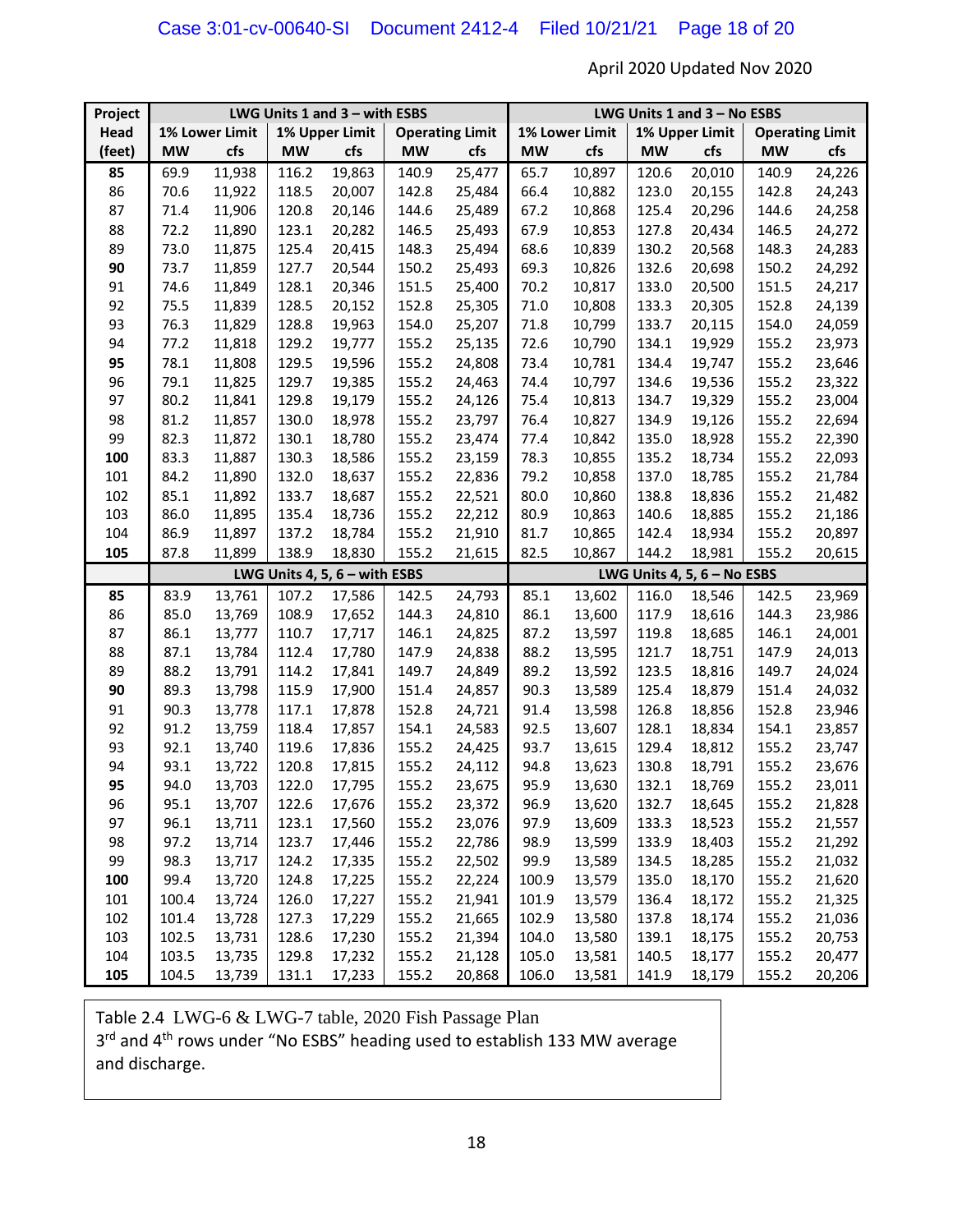Figures from the USACE Walla Walla District, 1992 Reservoir Drawdown Test

#### Figure 27

Summary of the March, 1992, drawdown test phases showing reservoir elevation changes at Lower Granite and Little Goose Dams.



#### Figure 8

Cross-section of Lower Granite Dam Cross-section of Lower Gramle Dam<br>showing elevations of project features.<br>Elevations shown are feet above mean sea level (fmsl).



 $1.1 + 4h \cdot$  Compa of